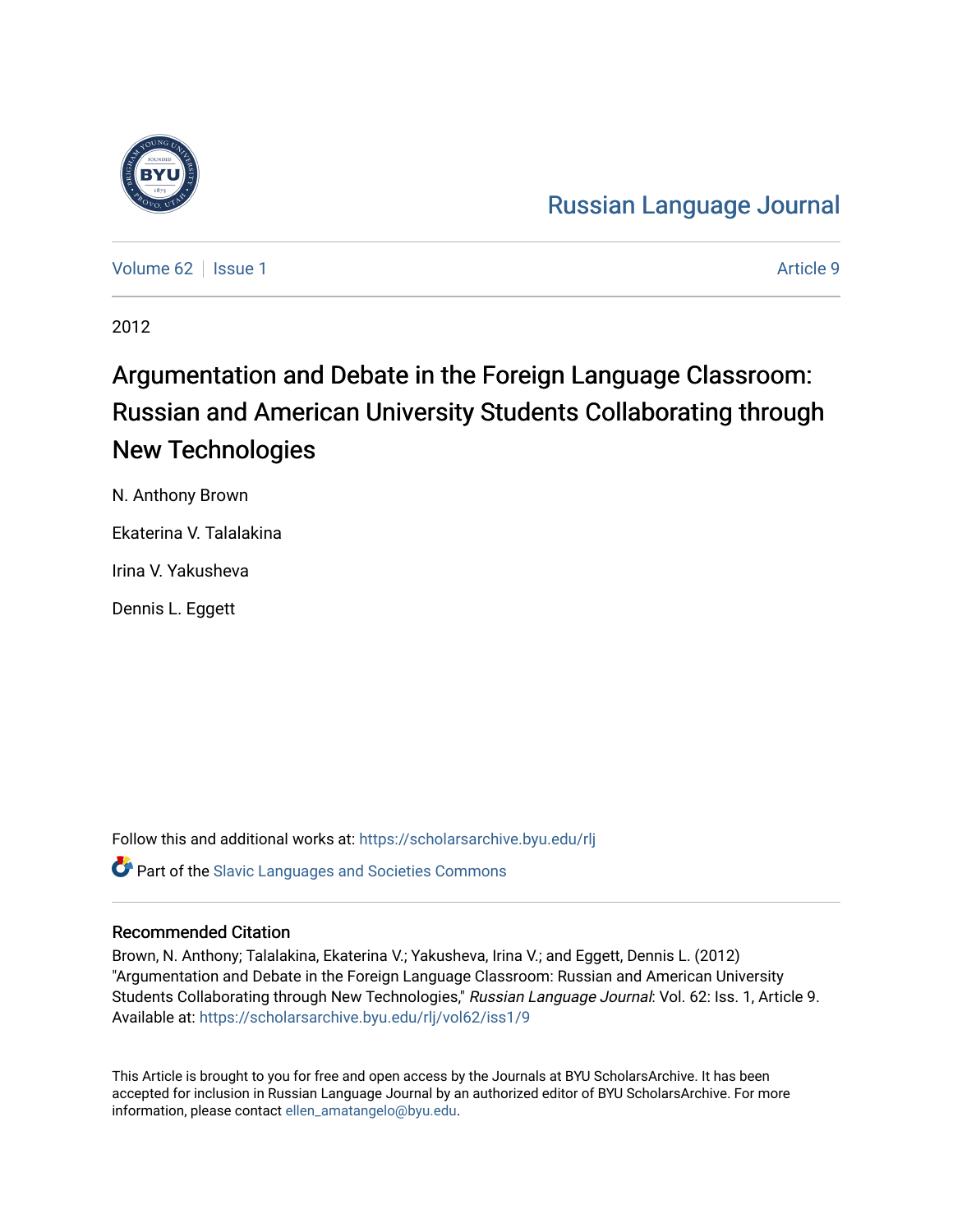## **Argumentation and Debate in the Foreign Language Classroom: Russian and American University Students Collaborating through New Technologies**

*N. Anthony Brown Ekaterina V. Talalakina Irina V. Yakusheva Dennis L. Eggett*

#### **Introduction**

As pressure to articulate clear learning outcomes has increased in recent years, many foreign language departments across the United States have drawn on proficiency guidelines established by the American Council on the Teaching of Foreign Languages (ACTFL) to define expectations of their curricula. Misguided perceptions in the past about the "hardness" of the discipline frequently stemmed from a combination of instructors relying on arbitrary measures rather than nationally recognized standards, and administrators failing to provide financial support needed to carry out proficiency testing.

The resulting predicament likewise can be attributed to a perception among students that foreign language study does not stand to benefit them career-wise subsequent to graduating. Indeed, U.S. universities such as Texas A&M increasingly are measuring the value of departments based on their marketability and on cash flow generated by faculty and respective departments. According to the Texas A&M model, three criteria factor into evaluating faculty performance: 1) salary; 2) dollars brought in through research; and 3) money generated through teaching (Riley, 2010). Although research and teaching can complement one another, quite frequently the two remain distant cousins, thus resulting in an either/or situation with faculty either consumed with research projects or entirely devoted to classroom teaching. Amid such circumstances, classroom instruction and curricula often suffer at the expense of large research grants, as evidenced by the ironic fact that students enrolled at the Texas A&M International University can complete a bachelor's degree without registering for a single foreign language course. Such a model clearly fails to take into consideration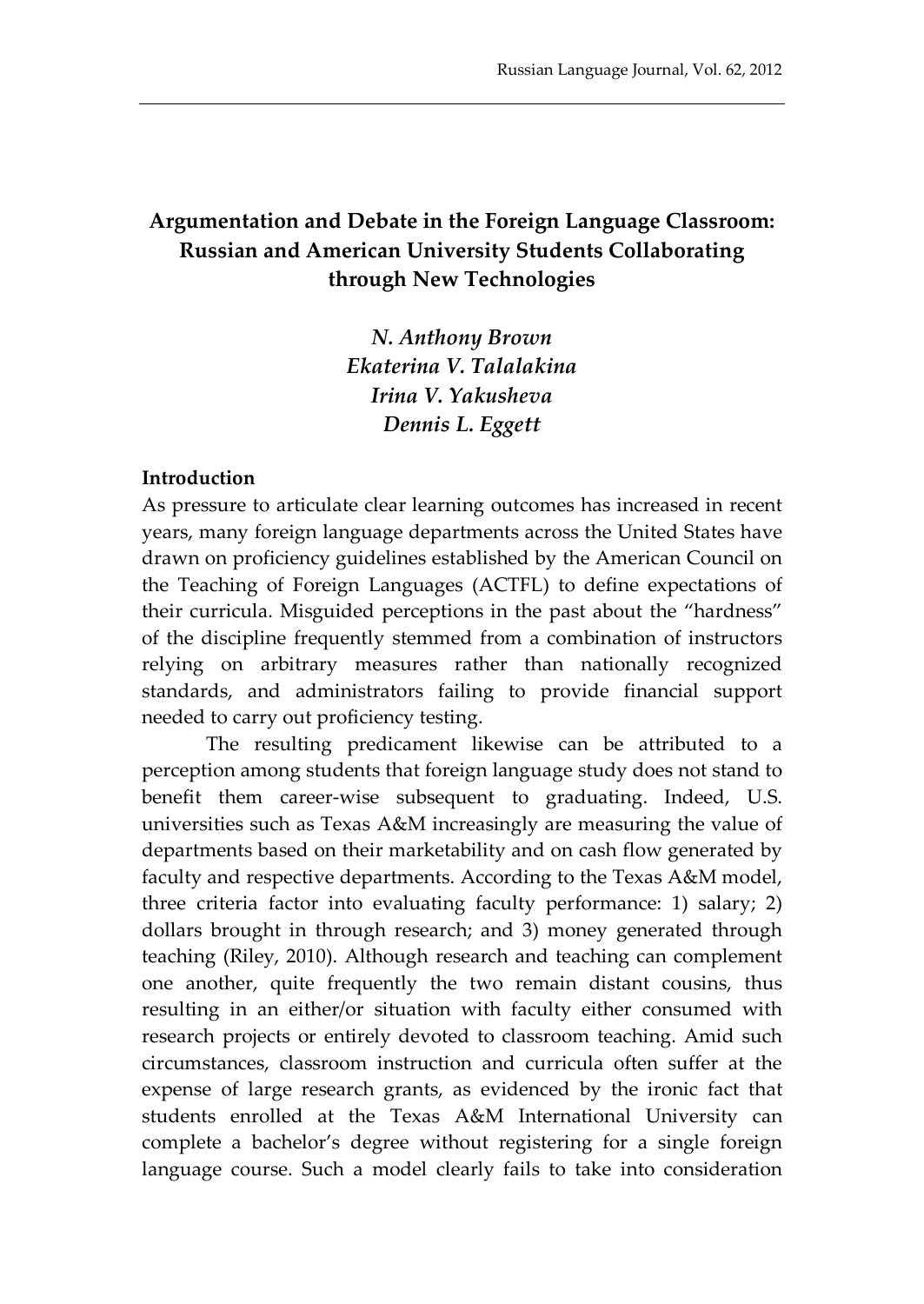disadvantages that graduates will face when competing for international education opportunities, U.S. government work (the Foreign Service, the intelligence communities, the armed services, e.g., ROTC candidates must now have some foreign language coursework), etc.<sup>[1](#page-2-0)</sup> Perhaps unsurprisingly, concern has arisen over whether the U.S. education system has succumbed to profit margin demands at the expense of education itself.

Similarly, from the ashes of the Soviet Union arose an educational system in Russia largely built on free-market economic principles rather than reliance on government funding exclusively. Unlike the U.S., though, Russia has a long and valued tradition of foreign language study as manifested by a vast array of reputable departments of philology that graduate large numbers of students each year. In contrast to the Soviet era when the study of English typically involved extensive translation and formal analysis with little to no opportunity for real-world application, today's rapidly growing interest in English reflects largely pragmatic thinking, specifically: 1) Higher education worldwide has become increasingly accessible; 2) Students are required to pass international English exams when applying to universities abroad; 3) Globalization has contributed to a surge in multinational businesses, thus making English a passport to gaining employment and earning a competitive salary; and 4) As travel opportunities outside the former Soviet Union have swelled, so also has the incentive to learn English.

Schools and universities throughout Russia often place significant demands on their students in English language programs. Many urban schools (middle through high school) use textbooks printed by international publishing houses that target Novice-high to Intermediate-high levels of proficiency.<sup>[2](#page-2-1)</sup> So-called traditional "English schools" go even further than most urban schools by pushing their students to achieve Advanced level proficiency.

Recognizing that students of foreign languages in the U.S. and Russia stood to profit from a bilateral collaboration, instructors from universities in both countries designed a course based on previously

<span id="page-2-0"></span><sup>1</sup> Correspondence with William P. Rivers (American Council of Teachers of Russian board member) in regards to the announced closing of the Russian, Italian, and French language programs at SUNY Albany, 17 October 2010.

<span id="page-2-1"></span><sup>2</sup> Such ratings reflect norms outlined in the Common European Framework.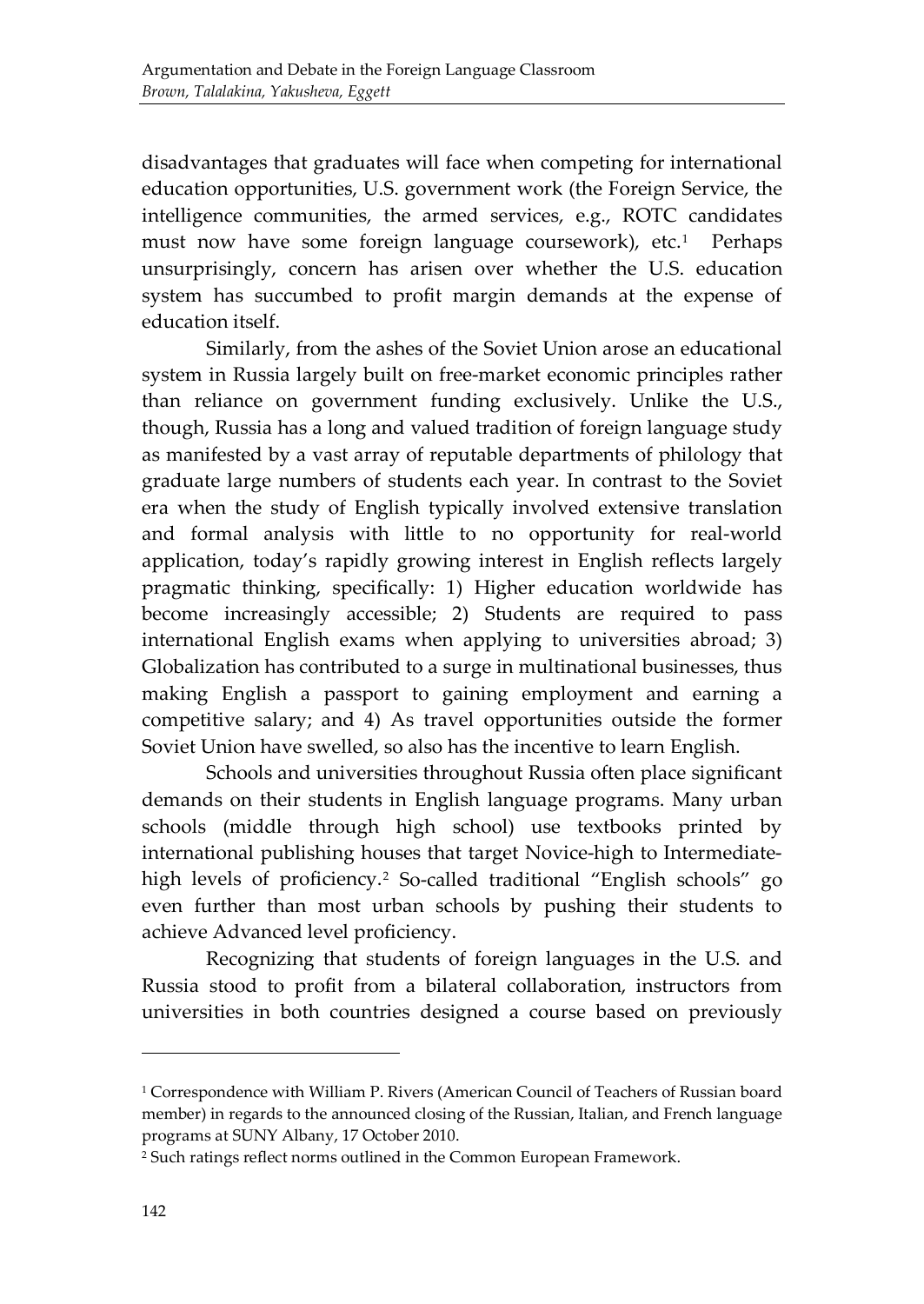published research addressing Advanced-level foreign language gain through the forum of debate. Pre- and post-Oral Proficiency Interview (OPI) and Written Proficiency Test (WPT) ratings from Brown (2009A) suggested that implementing innovative curricular methods in the university foreign language classroom contributed to significant gain. Lev Vygotsky's idea of the "zone of proximal development" served as useful framework for explaining a high percentage of gain at the Advanced-high/Superior threshold in oral proficiency while native speaker written corrective recasts followed by revision and resubmission of written assignments offered a useful paradigm for facilitating threshold gain across a range of proficiency levels for all participants involved. Subsequent research (Brown, Bown, and Eggett, 2009B) examining written proficiency suggested that an emphasis on argumentation and debate and content-based instruction proved statistically significant. In addition, participants in the treatment group benefitted considerably from the inclusion of native speaker consultations. Additional findings from Brown, Solovieva, and Eggett (2011) involving quantitative and qualitative analyses of ACTFL pre- and post-Written Proficiency Test (WPT) compositions underscored the value to both the writer and the instructor of applying both types of measures when analyzing second language writing compositions. To be sure, the "gainers" identified in the aforementioned research turned out to be very different gainers than originally thought, when viewed solely from the perspective of complexity measure usage on the pre- and post-WPT. The findings further underscored a problem that extends beyond the question of an instrument's reliability and/or the pedagogical soundness of an outcomes-based approach to teaching; namely, cultural conditioning that shapes human perceptions and judgments at the deepest psychic levels. The present research builds on past findings by expanding the overall research design; in particular, it introduces: 1) parallel pre- and post-ACTFL oral and written proficiency testing of both Russian and U.S. students in English and Russian respectively; 2) weekly debates between Russian and U.S. students via video-conference technology; 3) postdebate asynchronous blog discussions in Russian or English depending on the assigned language of debate for a given week; and 4) open enrollment versus selection of participants based on ACTFL oral and written proficiency ratings. As such, the present research has as its primary objective to 1) test whether gains from past iterations of the aforementioned debate course can be replicated and made scalable; and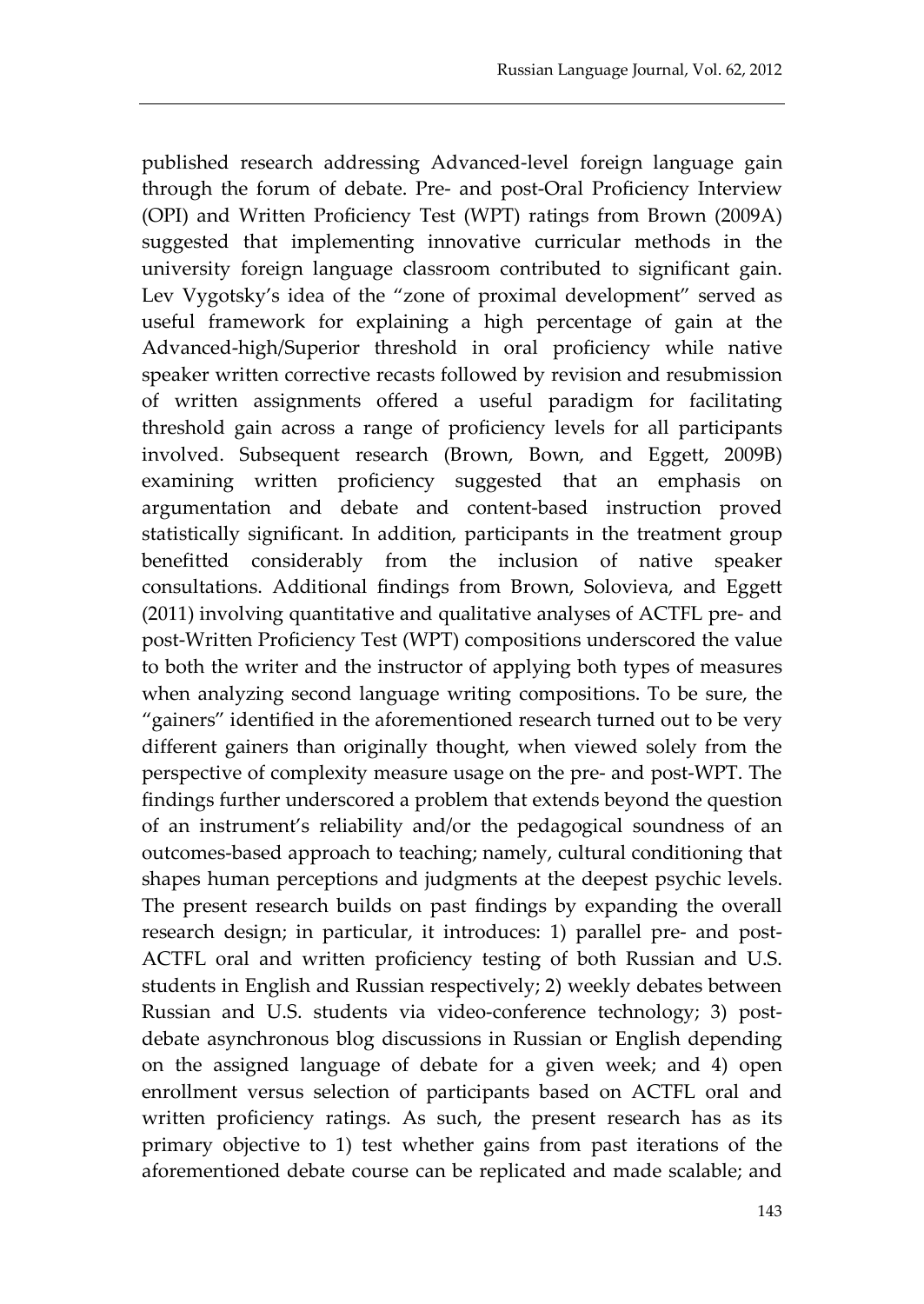2) enhance an existing curriculum through the inclusion of new technologies in and out of the foreign language classroom.

### **Content-Based Methodology**

A considerable body of literature addressing content-based instruction informs this research. Stryker and Leaver (1997) persuasively argue that performance in a foreign language can and should reflect an integrated continuum of form and content rather than a mutually exclusive relationship between the two; the latter approach describing what Resnick (1987) calls "symbol-detached-from-referent thinking." Long (2007) concurs that a "focus on forms" approach sets out to accomplish the impossible – that of facilitating L2 uptake by means of imposing a prescribed syllabus that does not account for individual differences. Furthermore, he argues that such an approach is "psycholinguistically untenable." Conversely, content-based methods<sup>[3](#page-4-0)</sup> imbue language with authenticity, such that subject matter in the L2 is taught *with* and *through* a foreign language, thus enabling language to become a vehicle for communicating ideas for meaningful purposes rather than functioning solely as an object of study (Coyle et al., 2010; van Lier, 2005; Long, 2007; Stryker & Leaver, 1997; MLA Ad Hoc Committee, 2007; Shaw, 1997; Hedegaard, 2005). Accordingly, otherwise fragmented elements of learning become fused into one meaningful whole, thus facilitating a process of "convergence" (Coyle et al., 2010). Such an approach affords language learners a message or voice, an audience, a position or identity, and a purpose or motivation to communicate (van Lier, 2005).

Yet Dietrich (2005) rightly observes that authentic materials in and of themselves do not constitute a content-based course; rather, any content-based course needs a clearly-defined theme that lends direction and meaning to related topics. Jourdenais and Shaw (2005) point out that when used appropriately, authentic materials contribute to increased learner motivation largely owing to the relevance of the content in attaining one's professional goals and aspirations. Increased learner motivation stemming from relevant content coupled with an emphasis

<span id="page-4-0"></span><sup>&</sup>lt;sup>3</sup> The term "content-based methods" represents a generic reference to a number of closely-related educational practices bearing different names, e.g., Content-Based Instruction (CBI), Content and Language Integrated Learning (CLIL), English as an Additional Language (EAL), and so forth.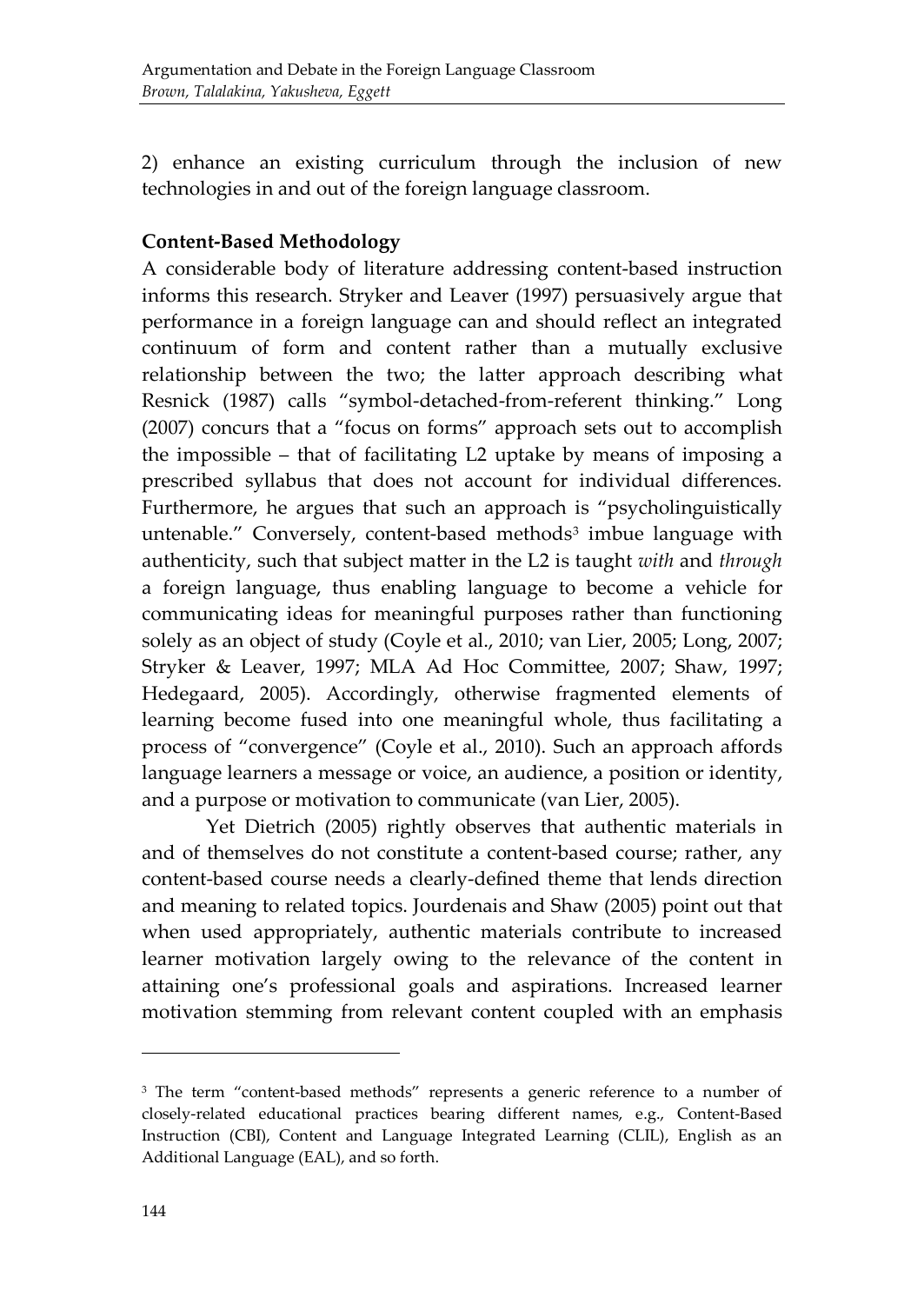on scaffolded activities within learners' zone of proximal development (ZPD) afford a symbiotic learning environment in which students become co-constructors of meaning and teachers become *assisted users* that guide students' learning by providing scaffolding when needed and then dismantling it so as to effect handover/takeover (van Lier, 2004). But perhaps the most valuable outcome of content-based and corresponding task-based, and project-based approaches has to do less with *what* students learn and more with empowering students by teaching them *how* to learn, so that they exit a foreign language class as autonomous, lifelong learners (Stryker & Leaver, 1997; van Lier, 2004; Wang, J., 2005). Indeed, when pursued in this manner, learning itself becomes a transformative experience from within (Engeström, 2005).

#### **Computer Assisted Language Learning**

Computer Assisted Language Learning (CALL) refers to "learning language in any context with, through, and around computer technologies" (Egbert, 2005). Students and educators often report differing opinions of CALL. On the one hand, scholars including L. Wang (2005) point out that students have favorable perceptions of CALL and emphasize the inclusion of technologies as powerful tools for facilitating interactive and authentic learning environments. Evans (2009) claims that digital platforms usually are viewed by learners as attractive and favorable for both communication and learning since they "facilitate the various dimensions of integration" that support language acquisition. On the other hand, Allan (2009) observes that "many educators feel overloaded with technology" due to the sheer volume of applications, e.g., Office Applications, Grade Book, Data Storage and Management, Virtual Learning Environments, Assistive Applications, Internet Resources, Audio-Visual Equipment, Electronic Whiteboards, Mobile Devices, and Virtual Personal Networks.

In an effort to reconcile differing perceptions of the value of technology in the language learning classroom, Blake (2008) suggests that "there isn't one technology best suited for language study, but rather there is an array of technological tools that can be harnessed, efficiently or otherwise, to the ends of learning a second language or studying the acquisition process," including Computer Mediated Communication (CMC) tools, which represent an essential form of CALL.

Salaberry (2000) points out that "increased access to interaction and the emergence of a new communication medium" define the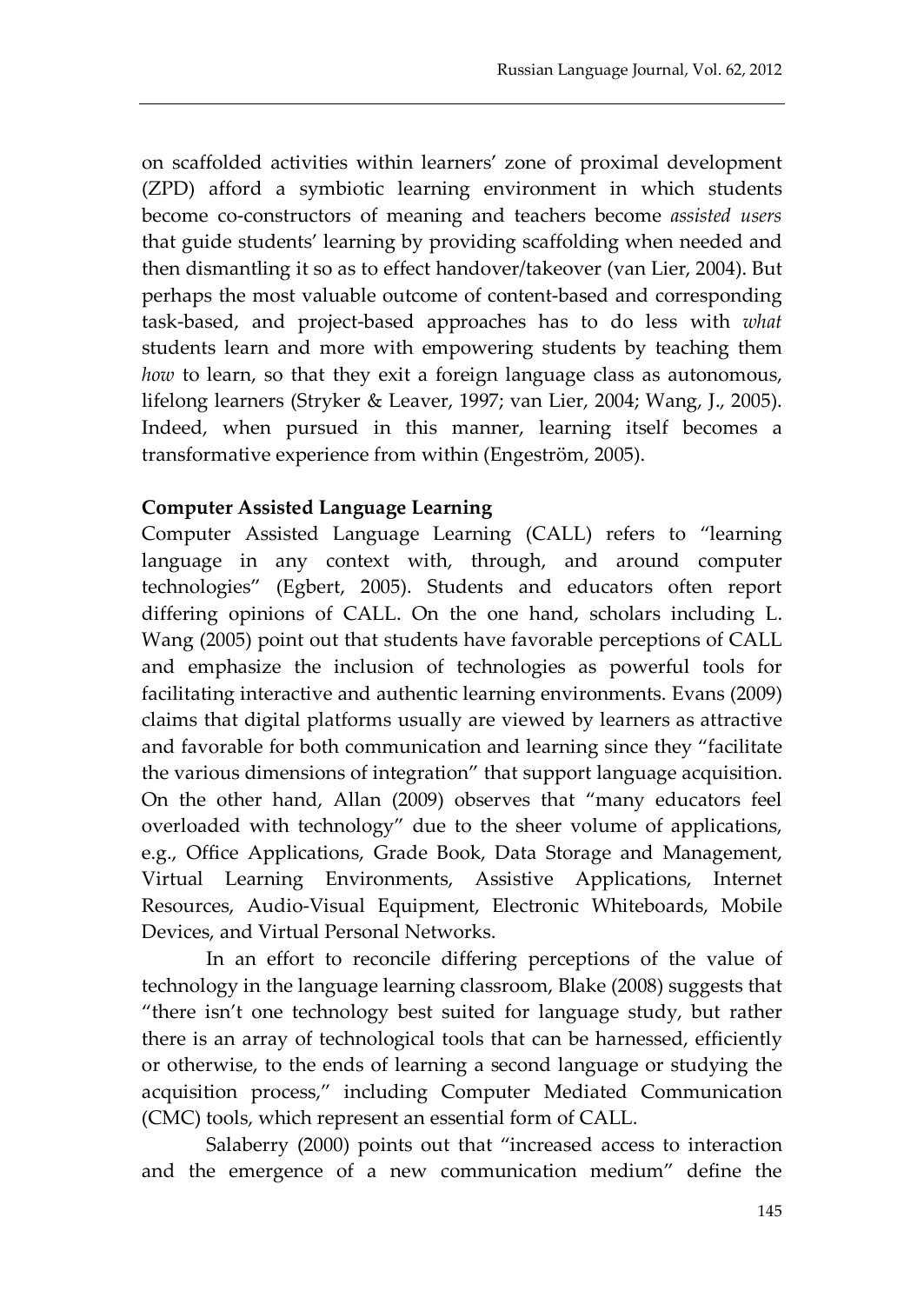pedagogical design of CMC. Researchers emphasize that CMC creates a unique environment that fosters collaborative learning (Abrams, 2003), increases the quality of the problem-solving process (Jonassen and Kwon, 2001), and increases learner confidence by providing a safe environment in which they can practice and evaluate themselves (Satar and Ozdener, 2008).

Both synchronous (video-conferencing, real-time written chats, and the like) and asynchronous (emails, discussion boards, etc.) CMC tools encourage an essential process in foreign language learning, i.e., negotiation of meaning. As Smith (2005) argues, "teachers should focus on the nuances of negotiated interaction as well as more subtle indications of acquisition rather than learner uptake per se." Accordingly, negotiation, and even renegotiation of meaning (Tolmie and Boyle, 2000) define the primary function of CMC in the broader context of foreign language learning.

Without supplanting the primary role of agents in the learning process, namely students and teachers, synchronous and asynchronous language learning tools aim not only to co-construct meaning among learners, but also to enhance intercultural competence (Chapelle, 2003). Indeed, Kern (2006) argues that long-distance collaborations involving two or more classrooms in different countries have "the potential to enhance learners' communication skills and to enrich their knowledge of another culture, as well as to provide a context for viewing one's own culture from another group's perspective." Talalakina (2010) likewise addresses the process of improving cross-cultural understanding through asynchronous international discussion forums that aim to reinforce students' analytical skills by providing research incentives, fostering self-reflection, projecting values from one culture to another, and establishing points of intersection between the respective cultures.

#### **Debate in the Foreign Language Classroom**

This research approaches the task of improving logic and reasoning *in* and *through* a foreign language as a method of facilitating language uptake at the Advanced level. Collaborative learning in the form of oral debates mirrors what Swain (1993) refers to as the "output hypothesis," in that students "push their linguistic competence to its limit as they attempt to express their ideas" and negotiate meaning. Such a functional approach to foreign language study, as Fessenden et al. (1973) point out, "makes words the servants of ideas; it enlarges immeasurably our ability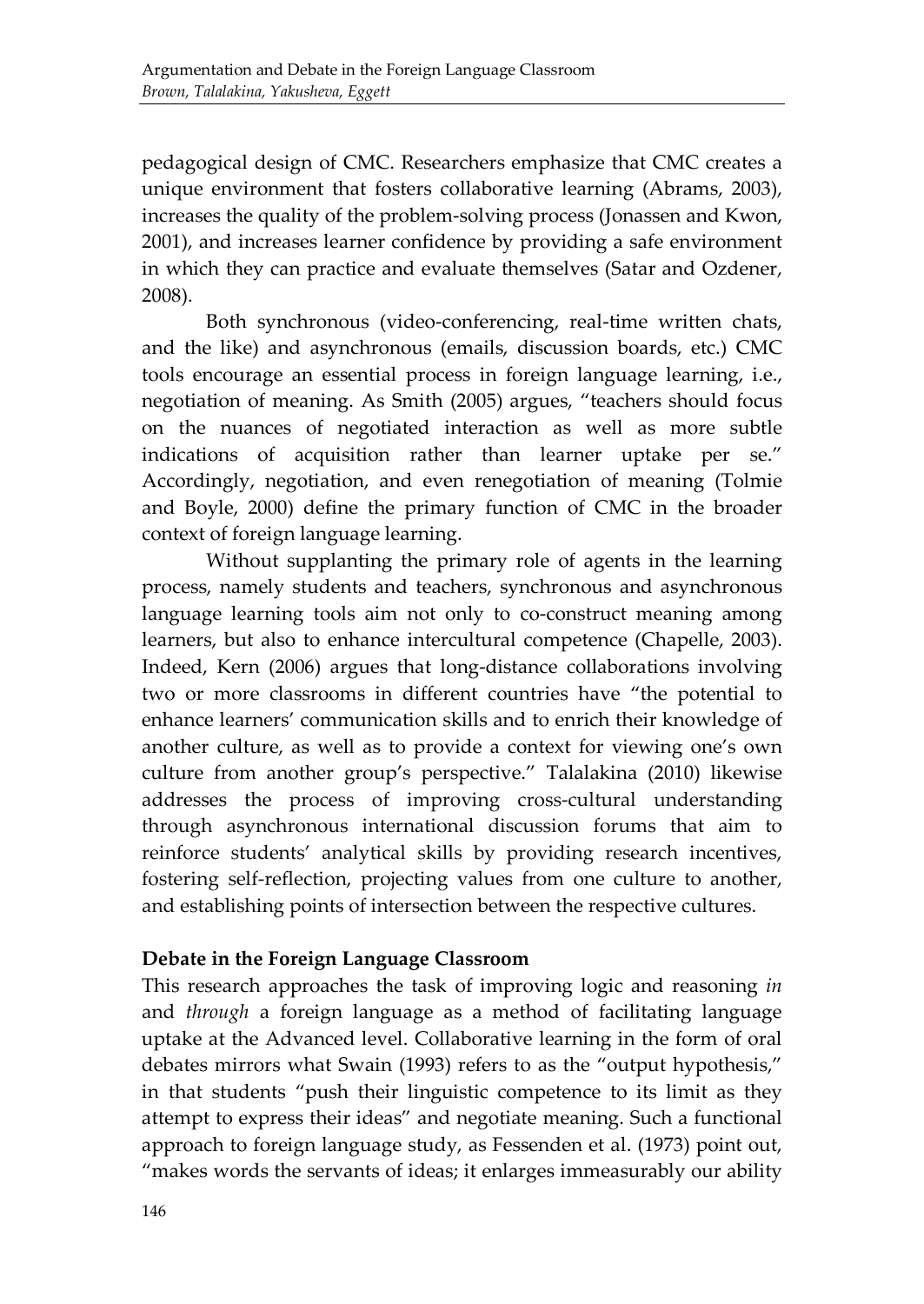to create, to invent, to relate, and to utilize our cumulative fund of experiences in making intelligent decisions and mapping intelligent courses of action." Research conducted by Massie (2005) and Connor (1987) identifies the task of argumentation and debate as a valuable strategy for improving both L2 oral and written proficiency, particularly at the Advanced level.

In reference to debate in one's L2, Kaplan (1987) observes that oral and written argumentation are similar in that they aim to produce conviction, but differ from one another in their extension, structures, lexicon, and interrelation of structures. Correct usage of grammar naturally plays an important role in any written composition, as does a command of a wide range of lexical items. Redding (1954, p. 205) asserts that "although it should be obvious that argumentative discourse requires extraordinary precision in vocabulary, many debaters have been known to toss about, with gleeful abandon, vague and ambiguous terms. The debater, like any public speaker, should command a precision of word choice that will reflect the most subtle shadings of meaning." Although framed in the context of L1 oral debate, Redding's comments apply equally to L2 writing. In short, breadth of vocabulary facilitates precision and expands one's capacity to provide uninterrupted, extended level discourse on a topic, rather than spotty, fragmented statements that lack transitions, cohesion, and continuity.

#### **Course in Argumentation and Debate in the U.S. and Russia**

Given the perceived parallels between formal debate training and development of Advanced- and Superior-level language skills (supporting and defending opinions, precision of vocabulary, connected, cohesive, paragraph-level speech, intellectual prowess, and cultural sophistication), it was decided to offer a collaborative course in argumentation and debate at Brigham Young University in Provo, Utah and National Research University Higher School of Economics in Moscow, Russia, and to assess its potential impact on students' language proficiency. The central goal of the course was to demonstrate how rhetorical methods used in a debate forum could be integrated effectively into the foreign language classroom. Accordingly, debate topics became the vehicle by which to improve students' oral and written proficiency in the target language.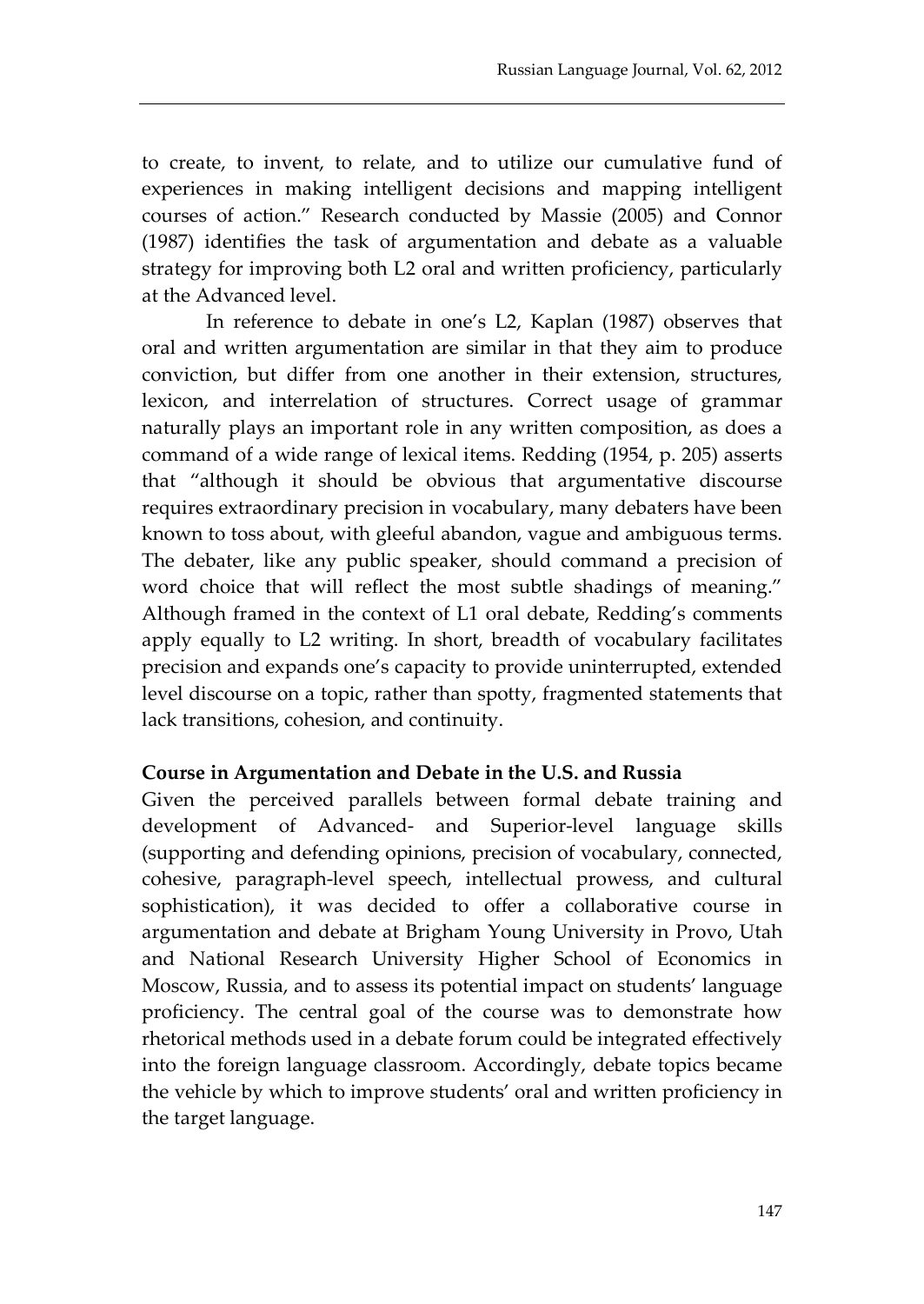#### **Research Question**

• Can U.S. students of Russian and Russian students of English achieve measurable gain in oral and written proficiency over a period of an academic semester?

#### **Research Design**

#### *Data Gathering Instruments*

Prior to the start of the winter 2011 semester, Russian and U.S. participants completed both the ACTFL Oral Proficiency Interview and Written Proficiency Test on their respective campuses. Both pre-OPI and WPT data provided benchmark ratings by which to gauge possible gain as measured by the post-OPI and WPT.

#### *Participant Demographic and University Foreign Language Curricula*

A total of 18 American and 12 Russian students participated in the course. On the U.S. side, all of the students learned the bulk of their Russian while living in a Russian-speaking country for 18 months to two years. Although these students had considerable contact with the target language while abroad, their exposure consisted primarily of speaking and listening. Upon returning to their home institution, each student matriculated directly into a two-semester, third-year advanced grammar course that reviewed formal elements of the language, including verbal conjugation, adjectival endings, and noun declension, and incorporated a modest writing component comprised largely of descriptive summaries of assigned short stories. Students enrolled in the debate course in question were in the process of completing part two of fourth-year advanced grammar that focused on inflectional and derivational morphology and historical phonology.

On the Russian side, all participants already had passed an obligatory English language entrance exam as part of the university admissions process and 72 hours of ESL-related courses during their first year of study. Concurrent with the debate course, participants were enrolled in Business English (English for Business Studies).

In terms of gender representation, the Russian side consisted of nine females and three males (75 percent and 25 percent respectively), whereas the U.S. side consisted of three females and fifteen males (17 percent and 83 percent respectively). The average age of US students was 24 (once again, indicative of the nature of the aforementioned institution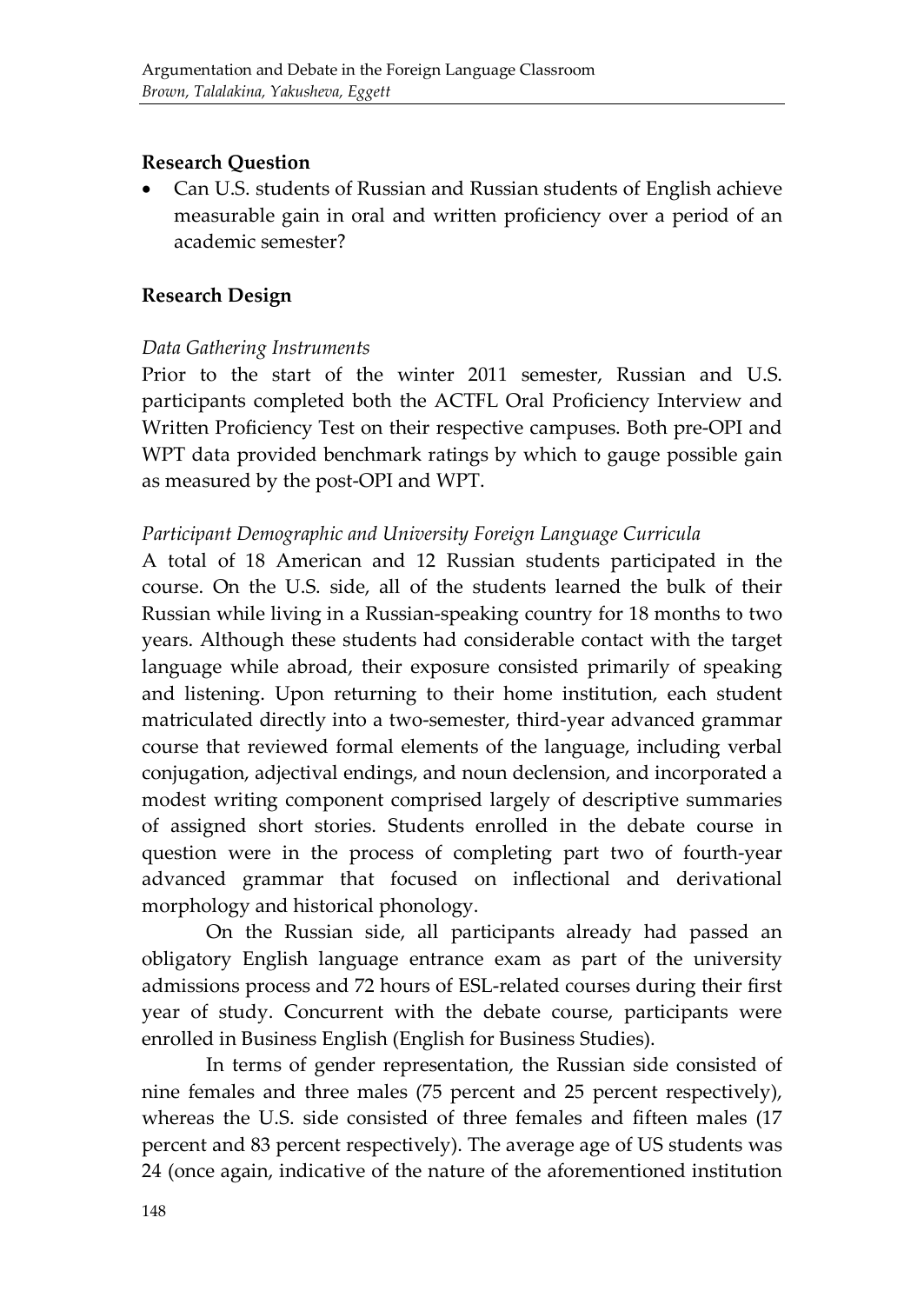characterized by students who interrupt their education for an extended period of time to live abroad before resuming their studies), while the average age for Russian students was 18.

#### *Classroom Structure and Schedule*

i,

U.S. and Russian students enrolled in a two-credit course at their respective universities. Whereas U.S. students met twice a week for 50 minutes, Russian students met once a week for 80 minutes. Since many students in both classes lacked prior experience in debate, a portion of inclass time was devoted to learning principles of argumentation and debate in the students' first language. The remainder of classroom time was devoted to reviewing grammar, building vocabulary, and debating assigned topics in the target language. To provide students with established criteria of what constitutes a speaker and writer at the Advanced and Superior levels, the researchers distributed copies of the ACTFL oral and written proficiency guidelines to each of the participants at the beginning of the semester.

The researchers agreed on eight debate topics and dates on which U.S. and Russian students would debate via synchronous videoconference technology[.4](#page-9-0) The choice of language alternated from one week to the next, thus giving both sides a chance to use each language, i.e., Russian for four debates and English for four debates. Owing to the number of students in each group and a window of 50 minutes to carry out a video-conference debate, the researchers assigned six Russian and six U.S. students to each debate. Every speaker was allotted four minutes to present his/her position on a given topic, which when multiplied by 12 speakers totals 48 minutes. Over the course of the semester, U.S. students had a chance to participate in at least two video-conference debates, whereas Russian participants had a chance to participate in at least four (18 students versus 12 students respectively and eight video-conference debates).

Assigned topics and the order in which participants debated them are as follows: 1) Big vs. Small Government; 2) Individual Freedom vs. Public Control; 3) Two-Party vs. Multi-Party System; 4) Secularism vs. Theocracy; 5) Social Darwinism vs. Affirmative Action; 6) Flat vs.

<span id="page-9-0"></span><sup>4</sup> The US side used a Tandberg Edge 95 MXP video-conferencing system and the Russian side a Polycom HDX 8000 system.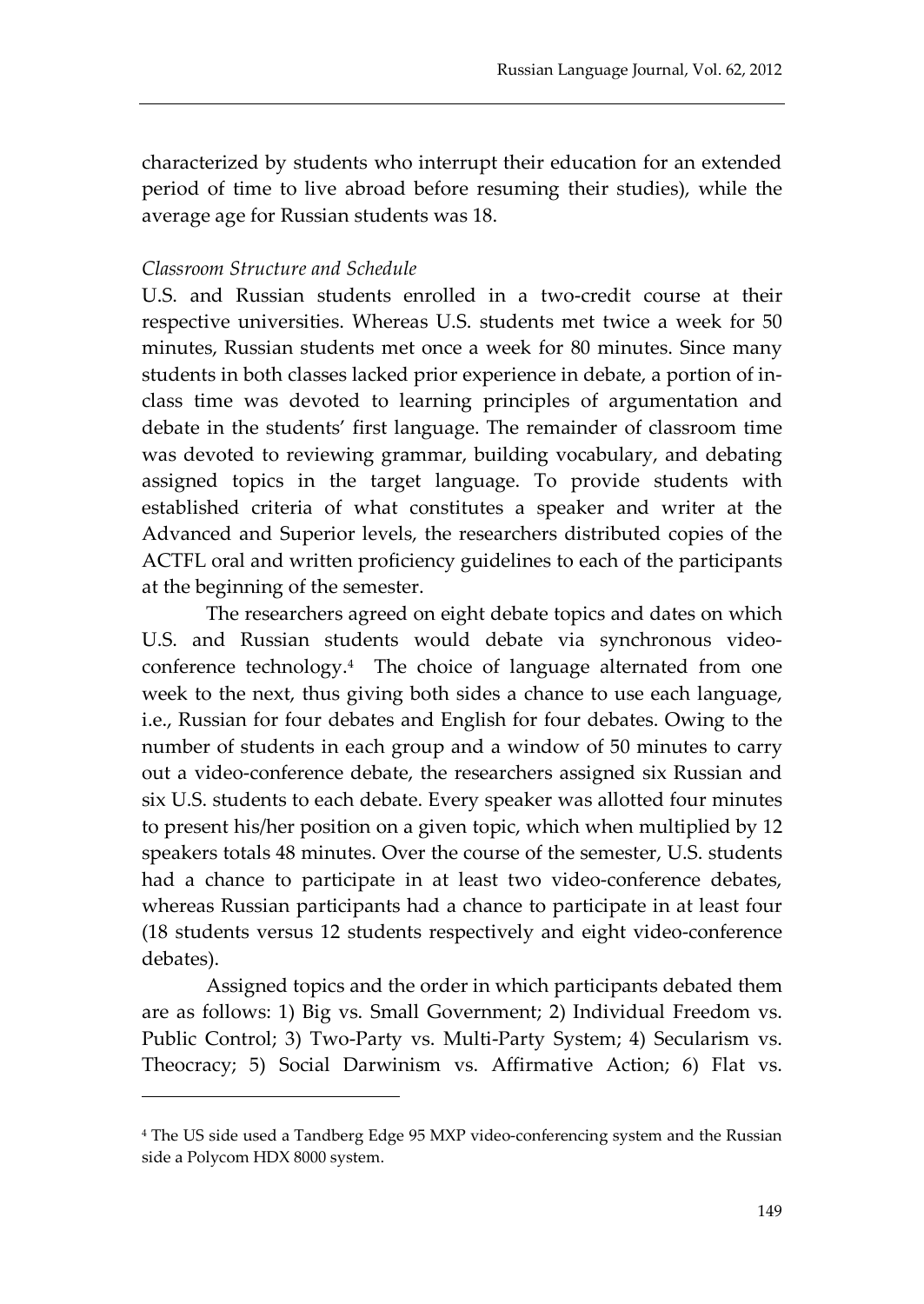Progressive Tax; 7) Gun Control vs. Gun Rights; and 8) Universal vs. Private Healthcare. The researchers further agreed that students would debate whichever side of an issue least characterized general views or traditions of their respective cultures. For example, in regards to Topic 1, Russian students argued in favor of small government, whereas U.S. students argued in favor of big government.

Following each debate, an asynchronous written blog discussion was carried out in the language of the oral debate. So as not to overwhelm students with writing assignments in the target language, participants were allowed to opt in or out of blog discussions throughout the semester. For participants on a given week and topic, such discussions provided an additional opportunity to debate issues under consideration, albeit in a more reflective manner owing to the methodical nature of written composition versus impromptu public speaking. As such, the blog discussions helped to clarify opinions of participants in both groups, contributed to understanding the perspective of the opposing side, and offered an opportunity to comment on language use.

#### *Homework*

Assigned homework played a critical role in the course curriculum owing to very limited contact time with students per week (2 hours). The standard set of weekly assignments for which students were responsible consisted of the following:

*Writing Assignments*. U.S. students were assigned to write a twopage paper in Russian for each of the eight debate topics in which they were to articulate clearly and persuasively their assigned position. So as to emphasize the importance of a rough draft in the writing process, participants were informed that rough drafts would factor ten percent into their overall grade.

The same students met once a week for approximately 30 minutes with one of three possible native speaker teaching assistants, who guided students' learning by providing corrective recasts and directing them to areas in need of improvement while allowing them to self-correct. Such a process sought to create a scaffolded learning environment conducive to negotiating meaning and providing corrective feedback (Chaudron, 1988; Jourdenais & Shaw, 2005).

Students then revised and resubmitted their assignments taking into account feedback from the native speaker assistants, thus emphasizing a process, rather than product-oriented approach to each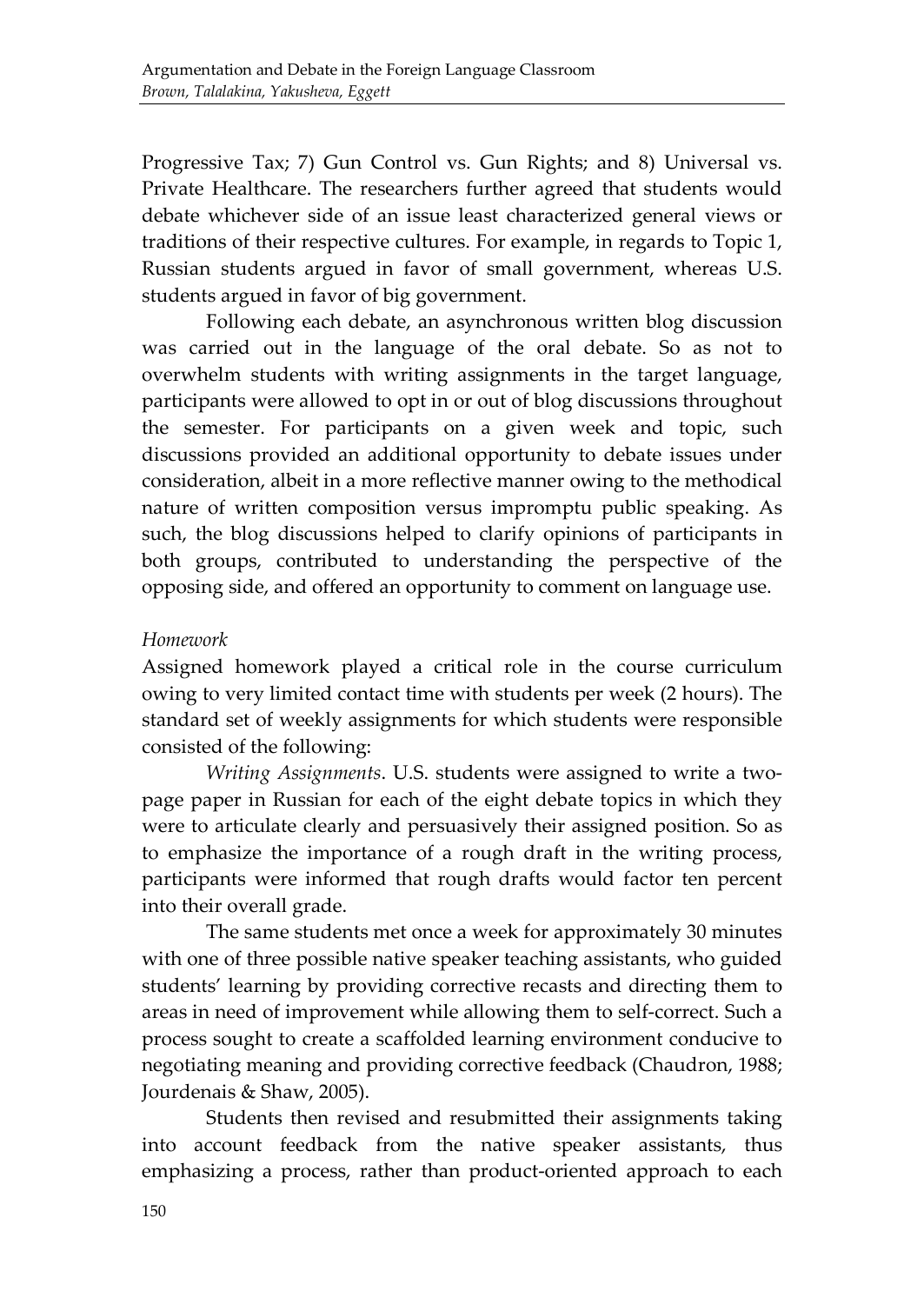writing assignment (Cohen, 1994; Shaw, 1997; Connor, 1987), or as Kaplan (1987) insightfully observes, "recognizing writing (composing) as a process in which a given text is not at all finished output, but merely a waystage." Native speaker ratings reflected the final grade for both rough and final drafts. On the Russian side, each week students submitted a summary in English describing the proceedings of a recent video-conference debate. Rather than turning in a rough draft to an instructor or native speaker of English for initial assessment purposes, Russian participants peer-reviewed each other's work—a method in keeping with the Russian tradition of teaching academic writing and enhancing proofreading skills in a foreign language. Using peer comments, students revised their summaries and submitted them to the instructor for a final assessment.

*Reading Assignments*. U.S. students received a reading assignment in Russian, while Russian students were assigned a reading in English relative to each debate topic. For example, if the topic for the upcoming week's debate addressed the second amendment to the U.S. constitution, students would read a relevant article (3-4 typed pages) and then respond orally to comprehension questions during class. The purpose of such readings was two-fold: 1) to introduce students to topic-related lexical items that, in turn, could be applied when writing their individual position papers, and 2) to deepen their understanding of the relevant issues under consideration.

In addition to reading topic-specific literature in the target languages, both groups of students discussed assigned chapters from the second edition of Corbett and Eberly's *The Elements of Reasoning* and passages from Graff and Birkenstein's *They Say, I Say: The Moves that Matter in Academic Writing* so as to enlarge their understanding of debate and academic writing.

*Cohesive Devices*. At the beginning of the semester, U.S. and Russian participants received an inventory of cohesive devices consisting of transition words, connectors, coordinate, participial, and adverbial clauses.[5](#page-11-0) On the U.S. side, participants received explicit in-class instruction regarding the usage of such cohesive devices and weekly

<span id="page-11-0"></span><sup>5</sup> U.S. participants received a Russian/English inventory of cohesive devices, whereas Russian participants received an English/Russian inventory of the same cohesive devices.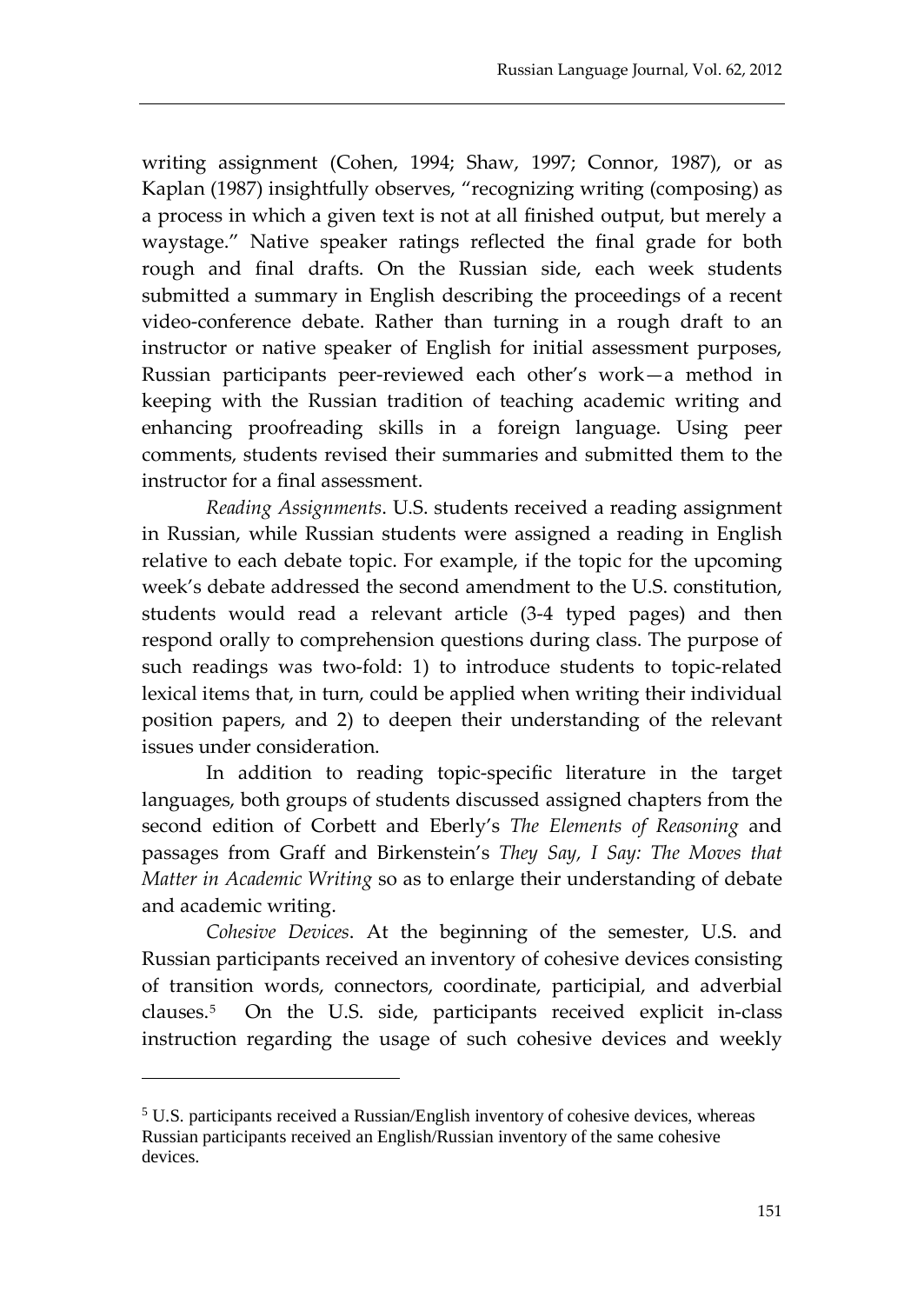quizzes to assess their recall of them. Memorization of the said devices represented an option for Russian participants who, in lieu of practicing their usage during class time, peer-reviewed each other's written work.

### **Findings**

As a prerequisite for completing the course, participants in both countries completed a pre- and post-OPI and WPT prior to the start of the semester and at the end. Figure 1 illustrates Russian participants' ratings on the English language OPI and Figure 2 their ratings on the English language WPT.

| Ratings                | <b>Total Participants</b> | <b>Total Participants</b> |  |  |
|------------------------|---------------------------|---------------------------|--|--|
|                        | (Pre-OPI)                 | (Post-OPI)                |  |  |
| Intermediate-high (IH) |                           |                           |  |  |
| Advanced-low (AL)      | h                         |                           |  |  |
| Advanced-mid (AM)      |                           | 4                         |  |  |
| Advanced-high (AH)     |                           |                           |  |  |
| Superior (S)           |                           |                           |  |  |

Figure 1: Comparison of English Language Pre- and Post-OPI Ratings<sup>[6](#page-12-0)</sup>

Figure 2: Comparison of English Language Pre- and Post-WPT Ratings

| Ratings                | <b>Total Participants</b> | <b>Total Participants</b> |  |  |  |
|------------------------|---------------------------|---------------------------|--|--|--|
|                        | (Pre-WPT)                 | (Post-WPT)                |  |  |  |
| Intermediate-high (IH) |                           |                           |  |  |  |
| Advanced-low (AL)      |                           |                           |  |  |  |
| Advanced-mid (AM)      |                           | 6                         |  |  |  |
| Advanced-high (AH)     |                           | 4                         |  |  |  |
| Superior (S)           |                           |                           |  |  |  |

Overall, the data in Figures 1 and 2 indicate upward movement, especially in regards to written proficiency, which saw a definitive departure from the Intermediate-high and Advanced-low levels and a solid entry into the Advanced-high level accompanied by an addition to the Superior level. Results of performing a post-hoc t-test of the mean

<span id="page-12-0"></span><sup>6</sup> IM=Intermediate-mid, IH=Intermediate-high, AL=Advanced-low, AM=Advanced-mid, AH=Advanced-high, and S=Superior.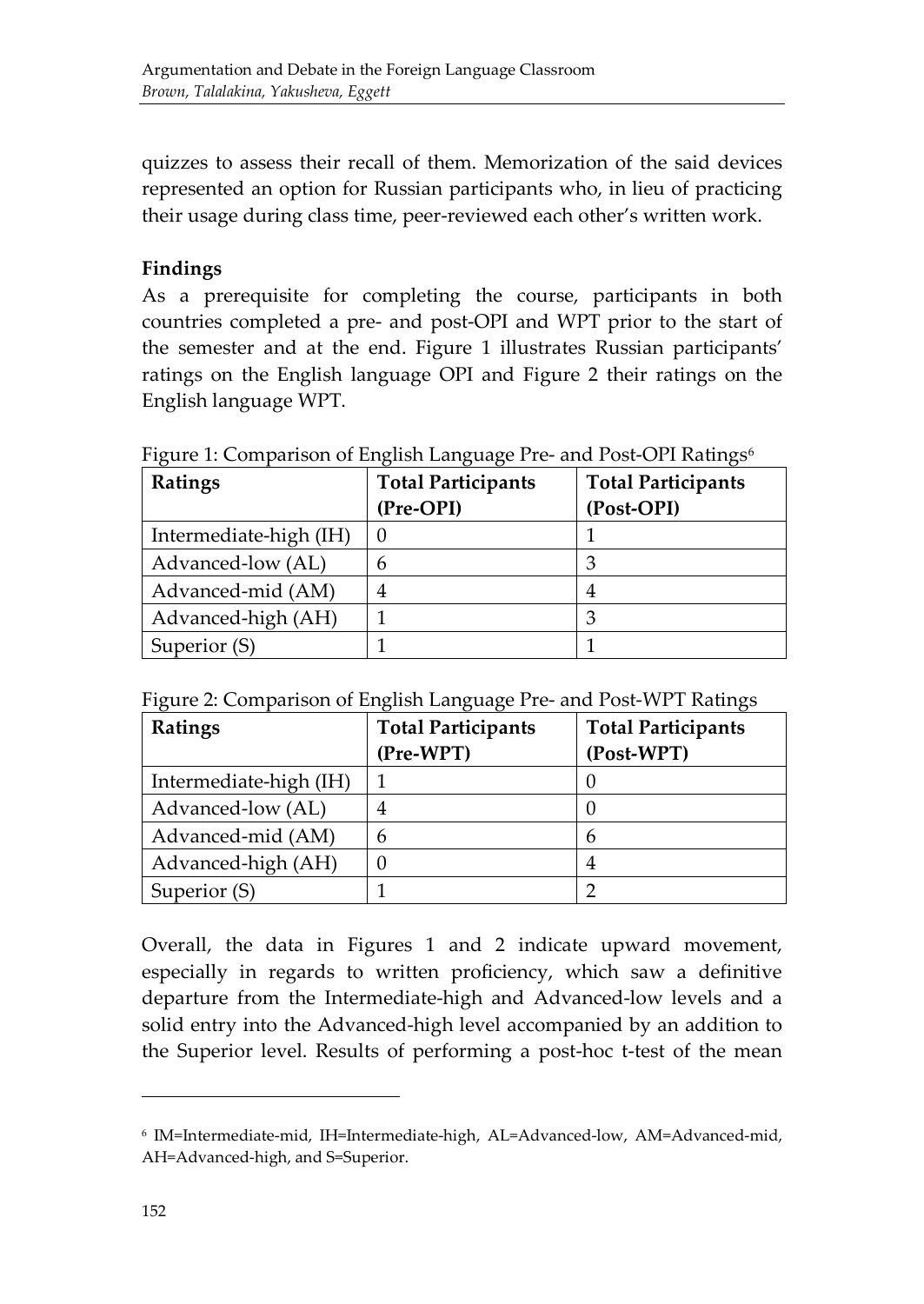gain for each group after adjusting for the pre-test score through an ANCOVA (analysis of co-variance) reveal statistical significance in terms of gain for written proficiency at the .01 level and near statistical significance for oral proficiency at the .05 level, especially considering the small sample size  $(12$  participants).<sup>[7](#page-13-0)</sup> Results from the aforementioned analysis are provided in Table 1.

Findings from the U.S. participants provide a near-mirror image of those supplied by their Russian counterparts, as shown below in Figures 3-4.

In terms of the OPI, the above findings suggest that U.S. students found that moving beyond the Advanced-mid level presented a formidable challenge, as evidenced by a full 13 out of 18 students (72 percent) pre- and post-testing at that level. Notwithstanding such a challenge, results from a post-hoc t-test indicate that U.S. students demonstrated significant oral proficiency gain at the .05 level, whereas modest WPT gains for the same group fall short of statistical significance, as illustrated below in Table 2.

Table 1: Post-hoc t-Test for English Language Pre- and Post-OPI and WPT Ratings

|                       | Mean | <b>SE</b> |      | df | Sig. (2-tailed) |
|-----------------------|------|-----------|------|----|-----------------|
| English Language      | .32  | .17       | 1.88 | 27 | .068            |
| Post-OPI - Pre- OPI   |      |           |      |    |                 |
| (current ACTFL scale) |      |           |      |    |                 |
| English Language      | 1.27 | .22       | 5.77 | 27 | < 0001          |
| Post-WPT - Pre-WPT    |      |           |      |    |                 |
| (current ACTFL scale) |      |           |      |    |                 |

Figure 3: Comparison of Russian Language Pre- and Post-OPI Ratings

| Ratings                | <b>Total Participants</b> | <b>Total Participants</b> |  |  |  |
|------------------------|---------------------------|---------------------------|--|--|--|
|                        | (Pre-OPI)                 | (Post-OPI)                |  |  |  |
| Intermediate-high (IH) | ာ                         |                           |  |  |  |
| Advanced-low (AL)      | 5                         |                           |  |  |  |
| Advanced-mid (AM)      | 8                         | 13                        |  |  |  |
| Advanced-high (AH)     |                           | 3                         |  |  |  |
| Superior (S)           |                           |                           |  |  |  |

<span id="page-13-0"></span><sup>7</sup> All analyses were done using SAS 9.2 (SAS Institute, Inc.).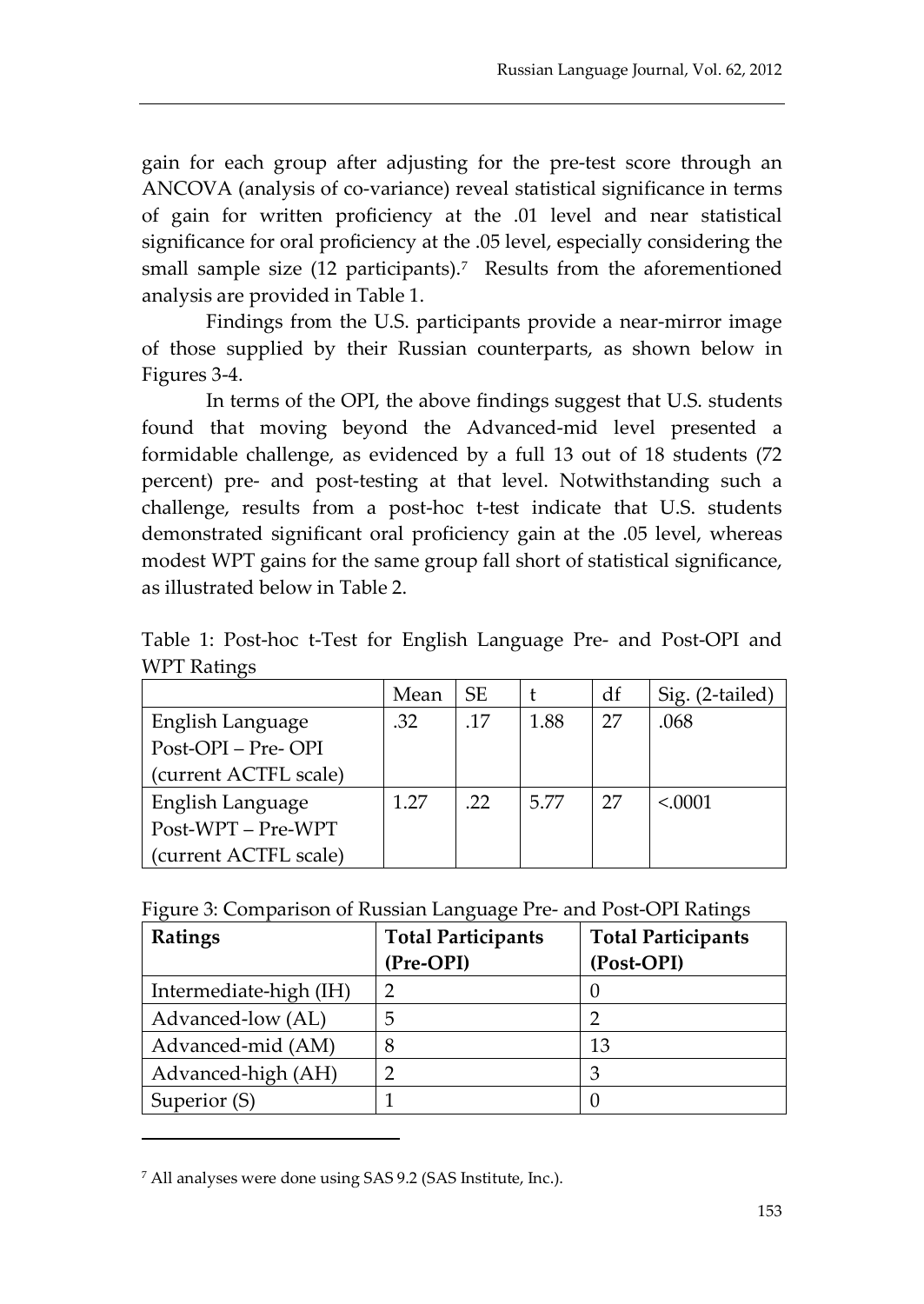In an effort to compare the overall performance of both groups on the OPI and WPT, an analysis of covariance using the pre-OPI and WPT test scores as the covariate was performed, the results of which are presented below in Table 3.

| Ratings                | <b>Total Participants</b> | <b>Total Participants</b> |
|------------------------|---------------------------|---------------------------|
|                        | (Pre-WPT)                 | (Post-WPT)                |
| Intermediate-mid (IM)  | 4                         | З                         |
| Intermediate-high (IH) | ⇁                         |                           |
| Advanced-low (AL)      | 4                         | 3                         |
| Advanced-mid (AM)      | З                         |                           |

Figure 4: Comparison of Russian Language Pre- and Post-WPT Ratings

Table 2:

Post-hoc t-Test for Russian Language Pre- and Post-OPI and WPT Ratings

|                       | Mean    | <b>SE</b> |        | df | Sig.       |
|-----------------------|---------|-----------|--------|----|------------|
|                       |         |           |        |    | (2-tailed) |
| Russian Language      | .34     | .14       | 2.43   | 27 | .019       |
| Post-OPI - Pre- OPI   |         |           |        |    |            |
| (current ACTFL scale) |         |           |        |    |            |
| Russian Language      | $-.069$ | .17       | $-.41$ | 27 | .70        |
| Post-WPT - Pre-WPT    |         |           |        |    |            |
| (current ACTFL scale) |         |           |        |    |            |

Table 3:

Results of Analysis of Covariance Between Groups on OPI and WPT

|                                   | F     | Num | Den<br>DF | Sig.<br>$(2$ -tailed) |
|-----------------------------------|-------|-----|-----------|-----------------------|
|                                   |       | DF  |           |                       |
| OPI (US and Russian participants) | .01   |     | 27        | .91                   |
| WPT (US and Russian               | 19.23 |     | 27        | .0002                 |
| participants)                     |       |     |           |                       |

Data from Table 3 indicate that differences between U.S. and Russian participants achieved statistical significance in regards to written proficiency, but not oral proficiency.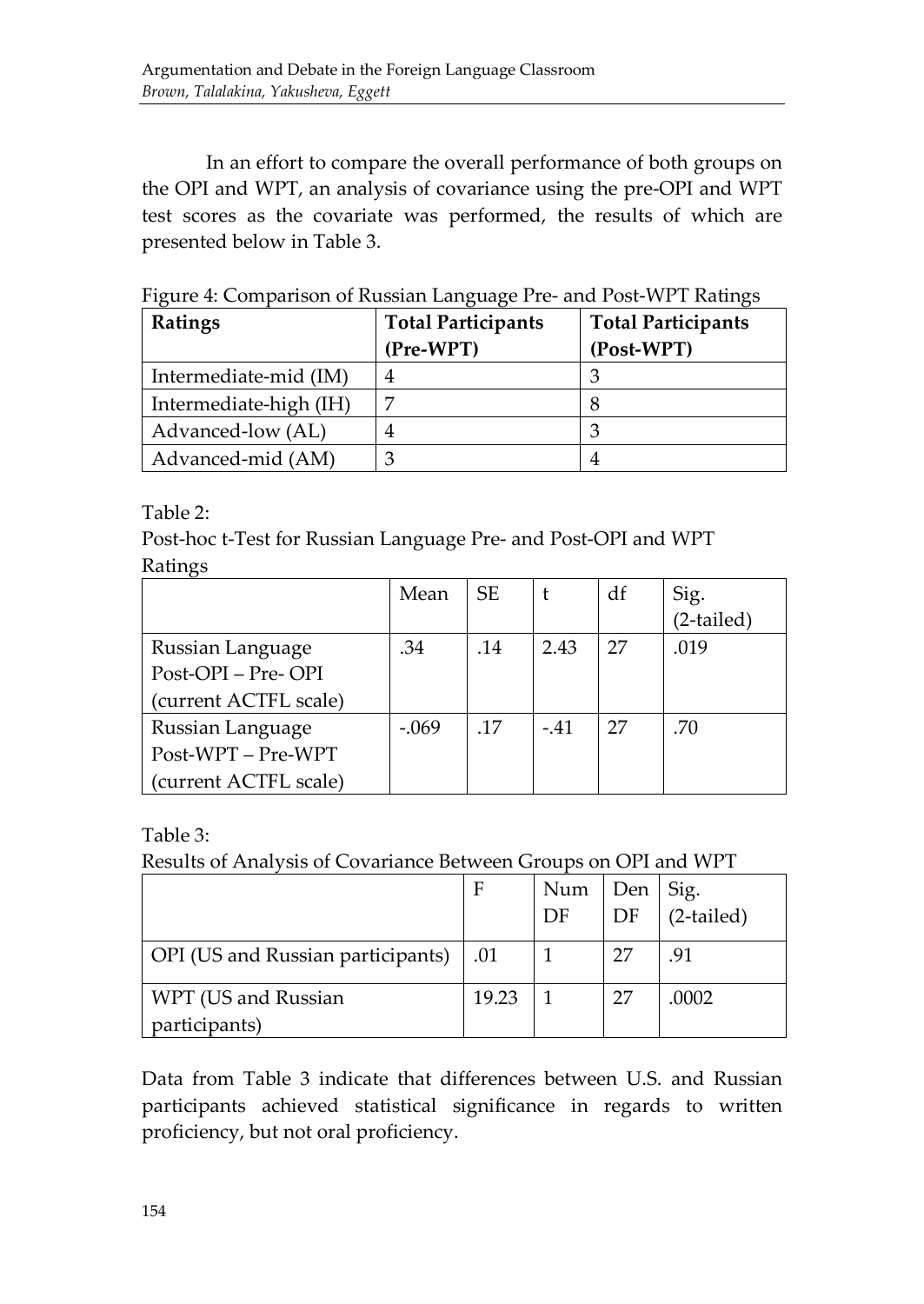Although valuable in their broad assessment of oral and written proficiency, the OPI and WPT inadequately assess gradual and often subtle language gain that transpires over a short period of time. Detection of nuanced degrees of change requires a separate instrument, such as that developed by Language Training International (LTI), the ACTFL training office. For an additional fee, ACTFL raters will complete a diagnostic grid designed to assess a test taker's ability to carry out functions one threshold higher than that person's assigned global rating, e.g., if an individual received an Advanced rating, regardless of sublevel, the diagnostic grid for that person would assess ability to carry out Superior level functions. Of particular relevance to the research at hand are the first three functions at the Superior level, namely: 1) Can state and support opinions on a variety of topics; 2) Can speculate and present hypotheses; and 3) Can participate in and develop a discussion on topics of personal and current interest in extended discourse. Corresponding data for students on both sides who rated at the Advanced level breaks down as follows: US Pre-OPI (*n*=15), US Post-OPI (*n*=18); Russia Pre-OPI (*n*=11), Russia Post-OPI (*n*=10). Figure 5 illustrates how U.S. participants performed on the first of the aforementioned functions and Figure 6 the same, but for Russian participants.

Data from Figures 5 and 6 suggest that participants from both groups benefitted directly from intensive study and application of rhetorical methods inherent to the forum of debate, i.e., presenting one's point of view clearly, presenting well organized supporting arguments, elaborating on arguments, and handling a topic at the issue level.

Similarly, Figure 7 illustrates how U.S. participants performed in relation to the second of the aforementioned functions, namely, the ability to speculate and present hypotheses, and Figure 8 the same in relation to Russian participants.

Features of the second function presented above in Figures 7 and 8 also dovetail with sophisticated rhetorical methods employed in debate as a way of supporting one's opinion and persuading others to agree. In this function, U.S. participants made greater strides than Russian participants, who improved consistently as well, albeit less noticeably overall.

A final function of especial relevance to this research concerns the third aforementioned function, specifically, matters of extended discourse, as illustrated in Figures 9 and 10.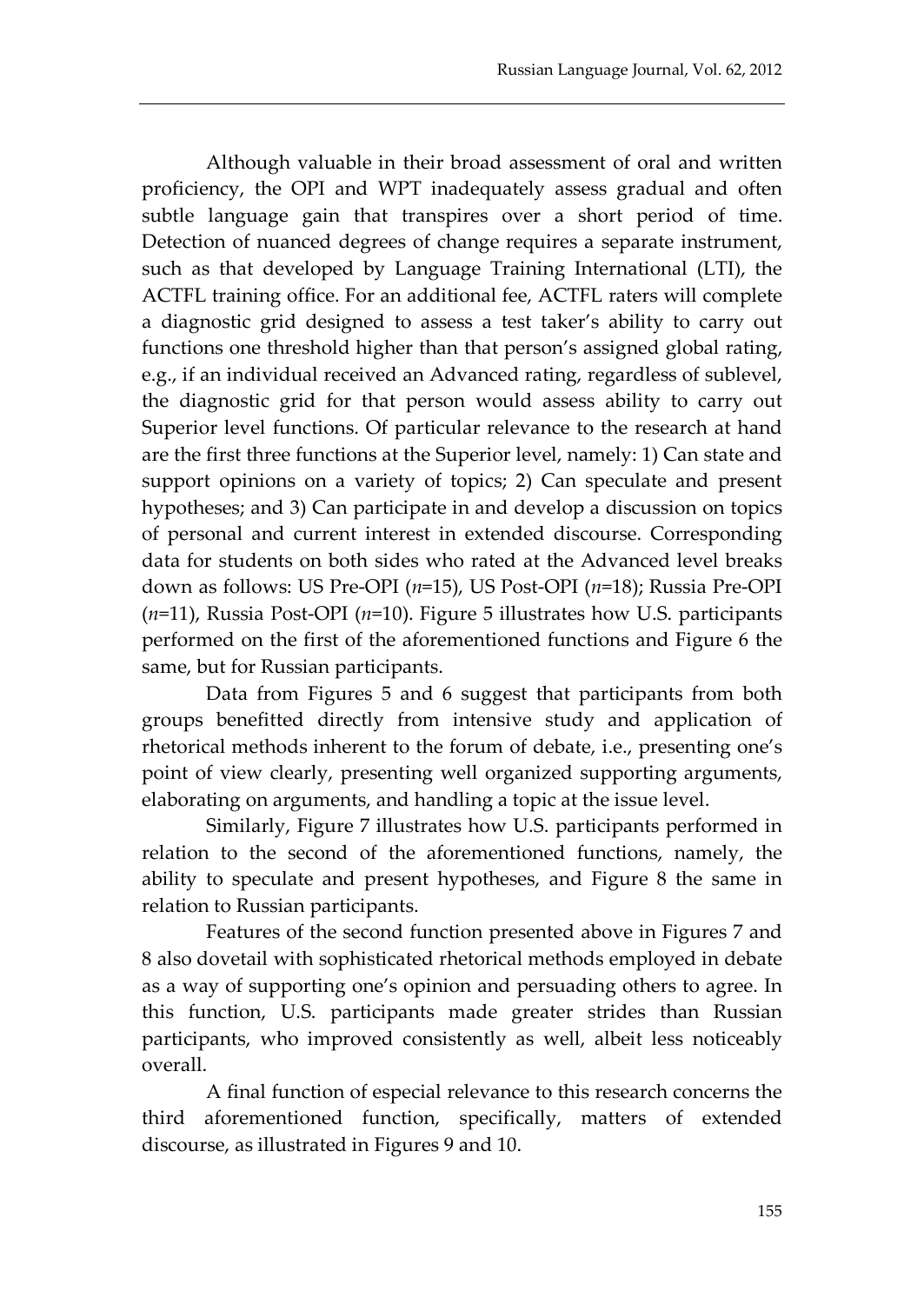

Figure 5: U.S. Participants' Performance on Superior Level Function "Can State and Support Opinions on a Variety of Topics"



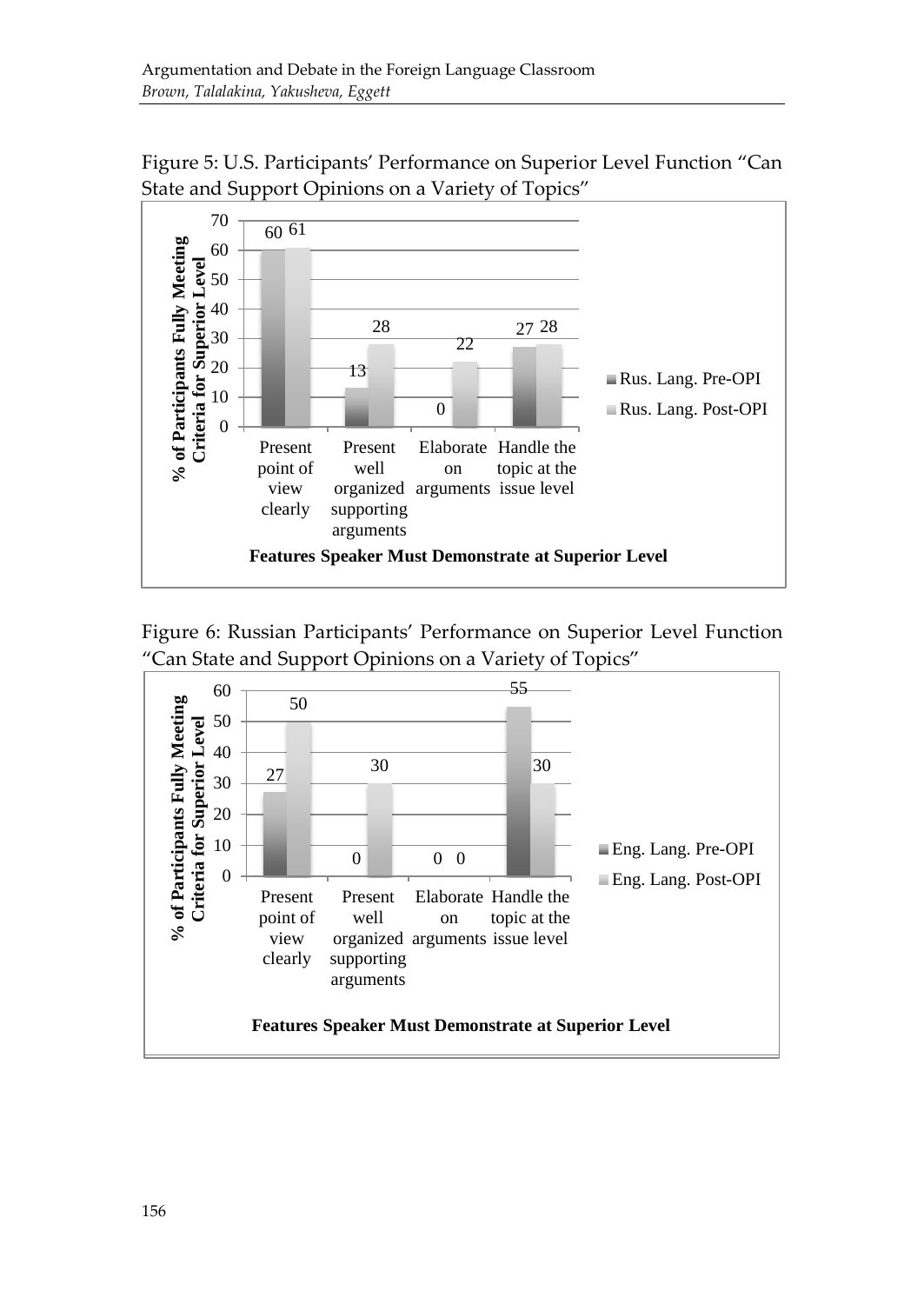

Figure 7: U.S. Participants' Performance on Superior Level Function "Can speculate and present hypotheses"



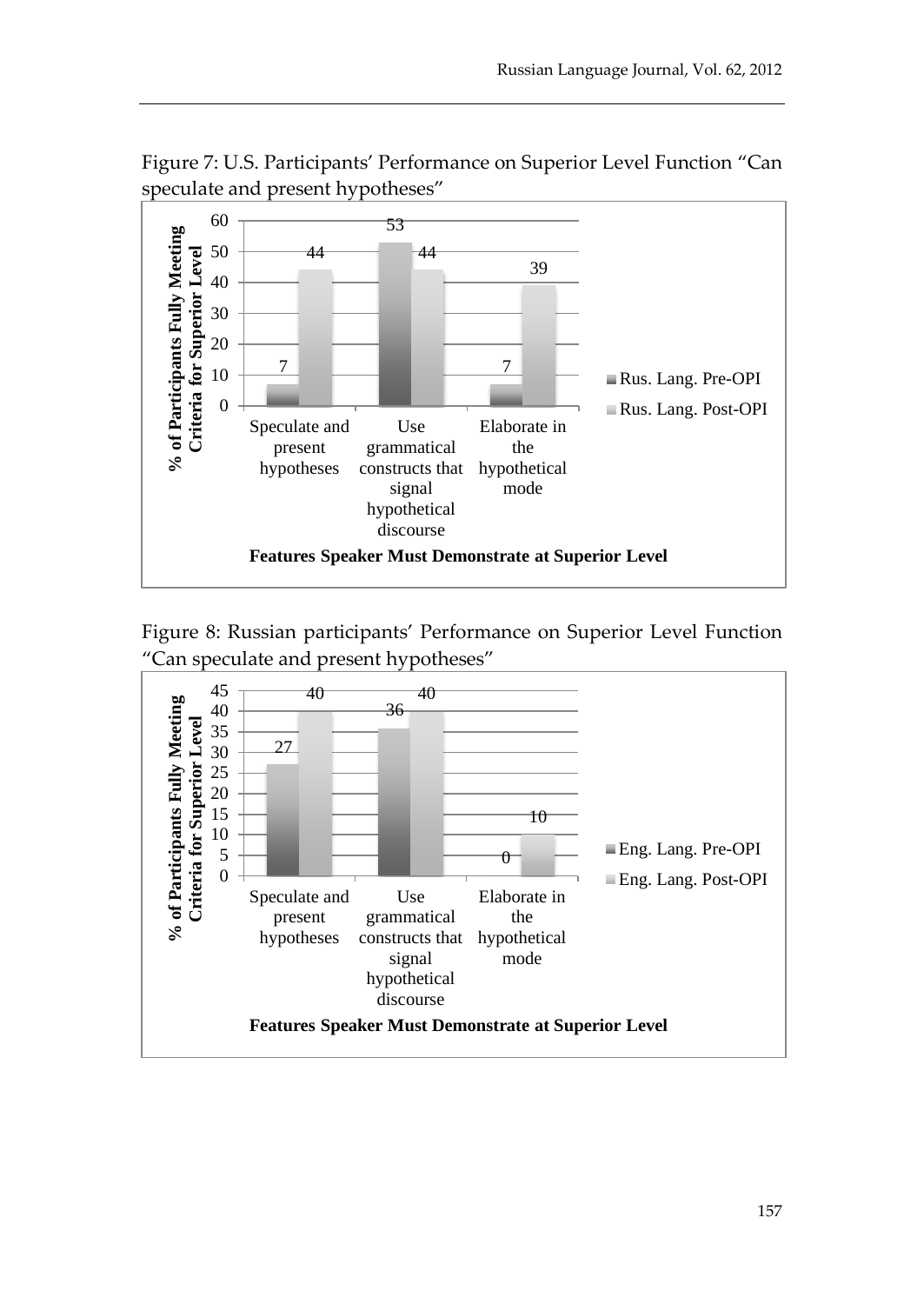Figure 9: U.S. Participants' Performance on Superior Level Function "Can participate in and develop a discussion on topics of personal and current interest in extended discourse"



Of particular interest in regards to the above data in Figures 9 and 10 are findings relative to the last two features, namely one's ability to employ a variety of cohesive devices and discourse strategies and to increase discourse from a paragraph to extended treatment of the topic. The data suggest that U.S. participants improved by 25 percent in their usage of cohesive devices over the course of the semester. At that, the final percentage of U.S. participants fully demonstrating Superior-level mastery of this feature was lower than the initial percentage of Russian participants for the same feature (33 percent versus 64 percent respectively). Oddly, one sees a decrease rather than an increase for Russian participants in regards to this feature from the beginning to the end of the semester (64 percent versus 40 percent respectively).

Also noteworthy with regard to the above data are gains that participants, especially Russian, made in the way of advancing paragraph to extended level discourse on a given topic. While the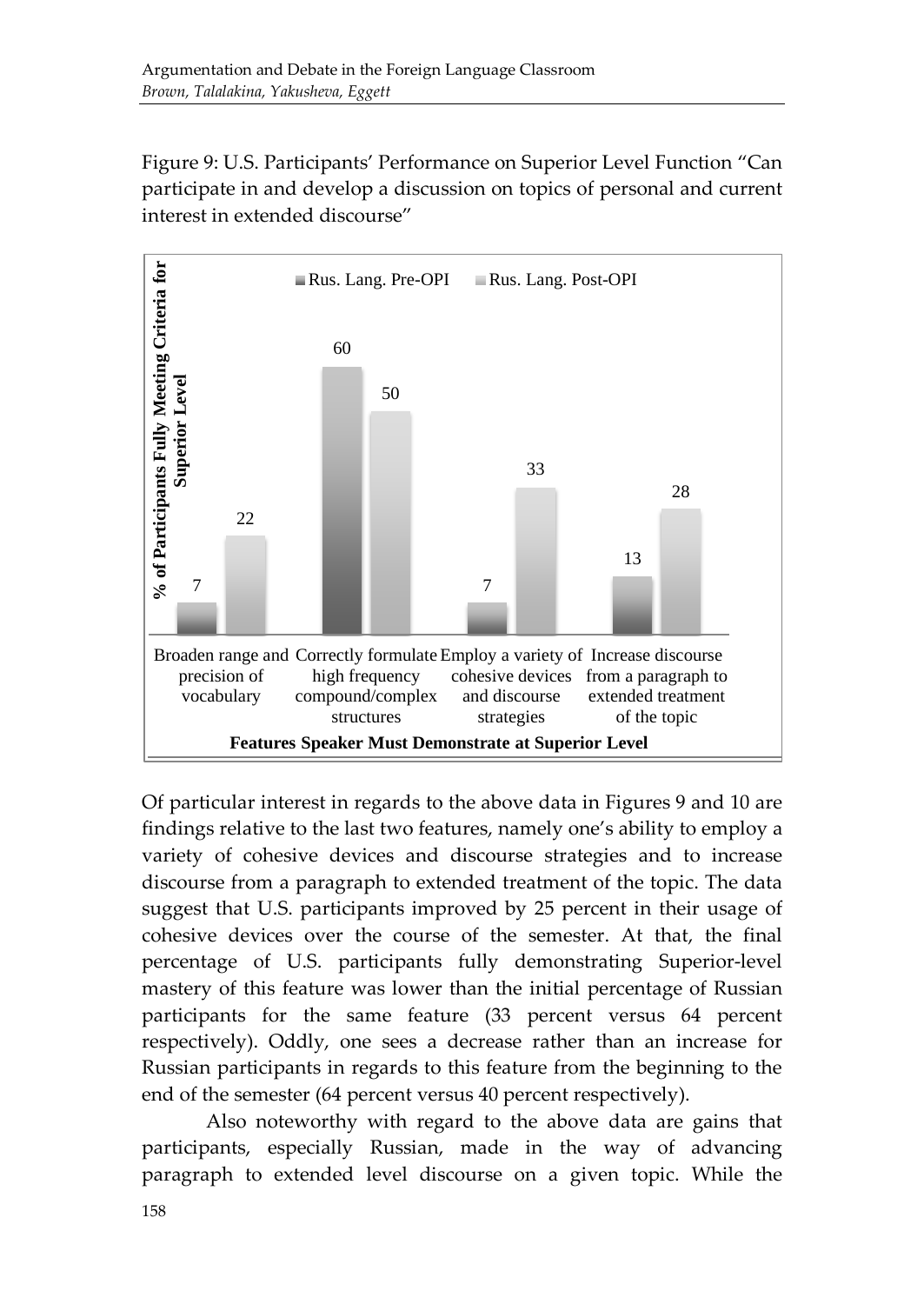percentage of U.S. participants improved by 15 percent, Russian participants improved by a full 51 percent.

Figure 10: Russian Participants' Performance on Superior Level Function "Can participate in and develop a discussion on topics of personal and current interest in extended discourse"



#### **Discussion**

The data from this research underscore a number of challenges associated with facilitating language gain at the Advanced level, in particular that of pushing beyond the Advanced-mid range. Indeed, eight of the nine U.S. students who began the course at the Advancedmid level demonstrated null gain, while three out of four Russian students who began at the Advanced-mid level remained the same; the exception to this norm in both groups moved up to the Advanced-high level. Rather than suggesting that participants who did not manage to penetrate the Advanced-high level failed to make progress, this research illustrates: 1) the difficulty of carrying out Superior-level tasks as a prerequisite for demonstrating Advanced-high proficiency; and 2) the importance of analyzing individual diagnostic grids so as to detect otherwise unspoken for gains within sublevels.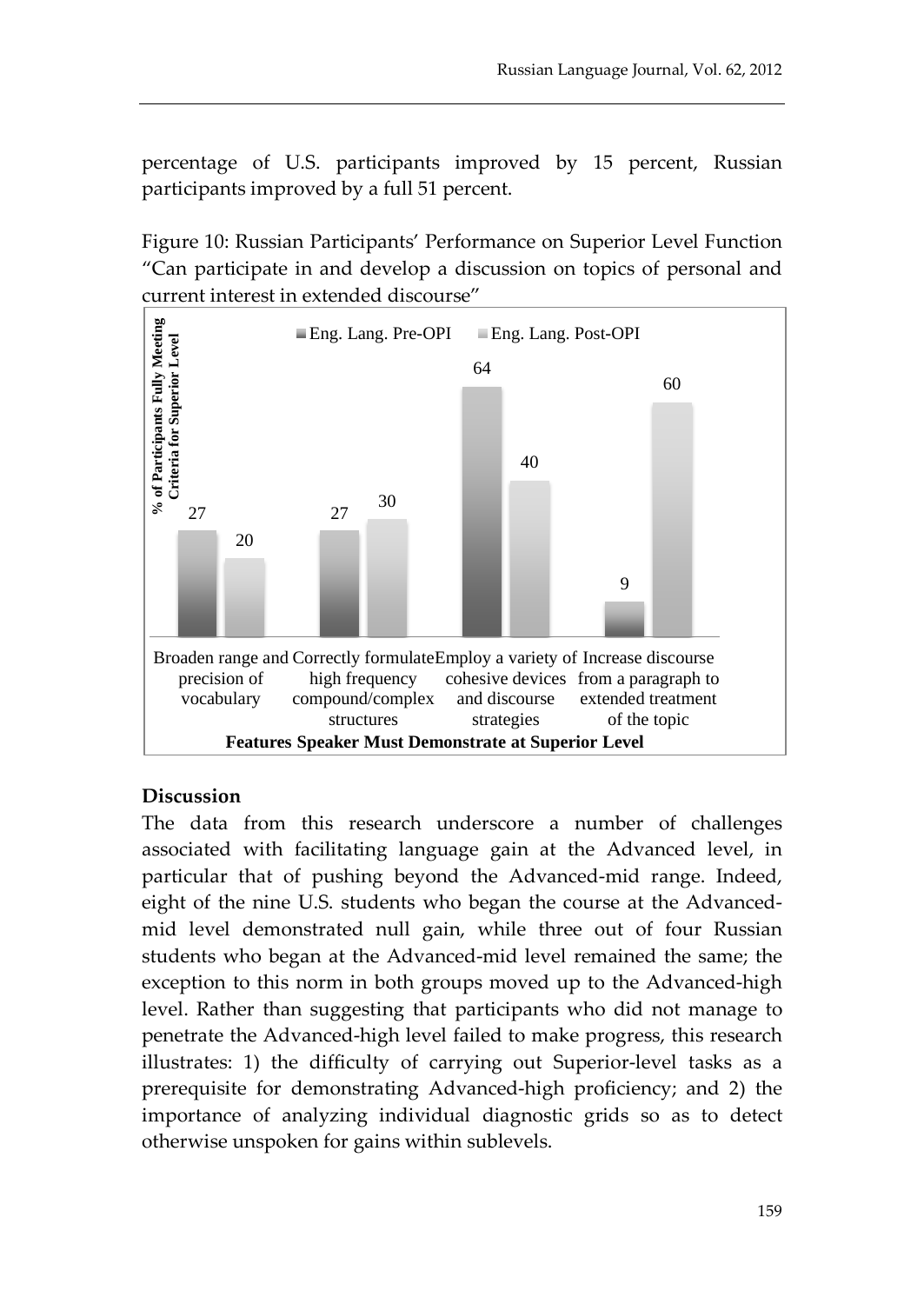Judging by U.S. participants' global ratings, one might attribute a seeming inability to cross the Advanced-mid level to an overabundance of concrete discourse at the expense of theoretical or abstract language. Ironically, the very rhetorical devices, i.e., emphasis on concrete examples that initially seemed to give U.S. students an advantage over their Russian counterparts during debates, ultimately may have hindered rather than facilitated gain in that they encouraged Advanced rather than Superior-level language functions. Nevertheless, diagnostic data from Figures 7 and 8 suggest that U.S. participants in fact made considerable improvement in the way of speculating and presenting hypotheses—a finding otherwise overshadowed by reliance solely on their global ratings.

One similarly could argue that participants on both sides demonstrated Advanced-high and Superior-level discourse during actual debates, having rehearsed in advance what they wanted to say, but when faced with unfamiliar prompts during the OPI found themselves at a loss to present well-organized arguments and/or retrieve complex structures and precise vocabulary indicative of the Superior level. Here again, diagnostic data, this time from Figures 5-6 and 9-10 suggest that both U.S. and Russian participants demonstrated some improvement in matters of stating and supporting opinion and developing extended level discourse. Furthermore, such data suggest that the forum of debate in the foreign language classroom potentially can expedite measurable gain and, thus, serve as a worthwhile course of instruction at one's home institution and a valuable springboard for anyone wishing to pursue an immersion experience either domestically or abroad.

Participants who rated between Intermediate-high and Advanced-mid on the OPI overwhelmingly demonstrated the most gain. Of the six U.S. participants within the aforementioned range, five moved up with one crossing the Advanced threshold and even progressing an additional sublevel. Russian participants in this regard also demonstrated gain, although fewer of them, as evidenced by two of the six participants within this range moving up with one of the two pushing from Advanced-low to Advanced-high. Such findings once again underscore the comparatively rapid gain that can occur at the Intermediate level and even the Advanced-low level and the correspondingly time-consuming and arduous task of clearing the Advanced-mid hurdle and sustaining Superior-level proficiency requisite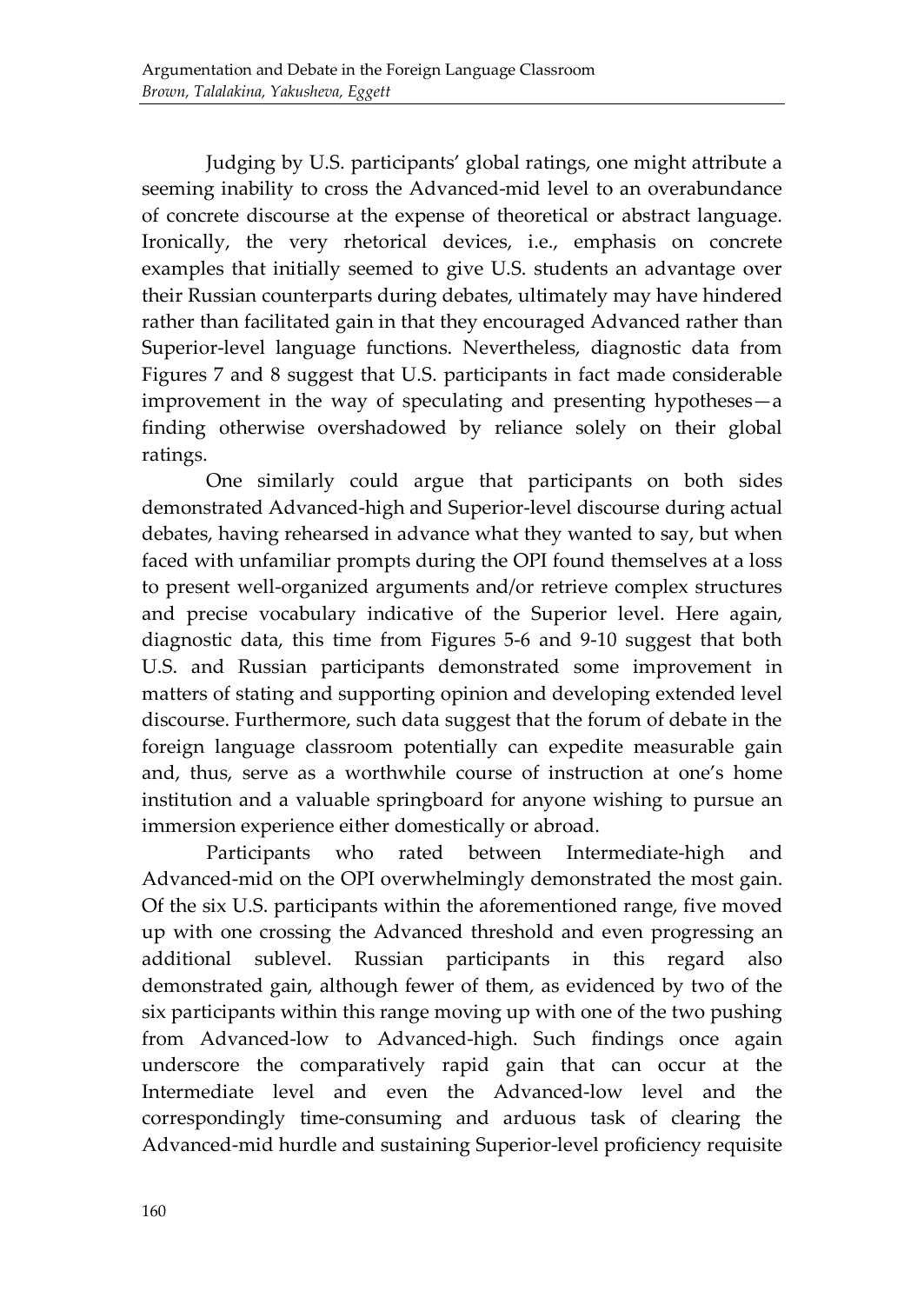for achieving the Advanced-high level and beyond (cf. Brecht, Davidson, and Ginsberg, 1993; Freed, 1995; Higgs and Clifford, 1982; Rifkin, 2005).

In terms of written proficiency, U.S. students presumably stood a better chance than their Russian counterparts of demonstrating gain owing to comparatively lower pre-test scores going into the course. Furthermore, U.S. students carried out a more exhaustive approach to writing than Russian students that entailed a three-fold process: 1) submitting a rough draft of each position paper; 2) a 33-minute writing consultation with a native speaker; and 3) turning in a revised draft that accounted for native speaker feedback. Conversely, Russian students wrote summaries of each of the video-conference debates and peerreviewed each other's work. Perhaps significant gains on the part of Russian students in this regard can be attributed to their carrying out level-appropriate writing exercises, e.g., summaries, compositions, descriptions, and narratives—all of which reflect writing needs at the Intermediate and Advanced levels. Such an approach falls in line with Krashen's comprehensible input hypothesis, or i+1, which argues that learning occurs along a developmental continuum and, therefore, input should reflect the next stage in a learner's development (Krashen, 1988). If viewed from this perspective, writing assignments carried out by U.S. students failed to take into consideration students' developmental levels in that they called for writers to demonstrate Superior- level tasks, such as supporting opinion, treating topics both concretely and abstractly, and using sophisticated rhetorical devices. As such, unlike Russian students who managed to master level-appropriate tasks and push upwards incrementally, U.S. students floundered in a sea of abstractions that ultimately hindered rather than facilitated gain.

#### **Limitations and Directions for Future Research**

While preparation for and participation in debates on assigned topics proved beneficial to both Russian and U.S. students, the question arises as to whether limiting debates to predetermined topics possibly hindered rather than facilitated participants' development of compensatory strategies, such as repetitions, circumlocutions, avoidance, and the like. While some may perceive such strategies as disingenuous, in fact, they demonstrate a willingness on the part of the speaker to take risks and tackle difficult communicative tasks. Refusal to attempt to speak to a topic or reversion to concrete, factual language constructs indicative of Advanced-level proficiency only stymies progress. Perhaps in addition to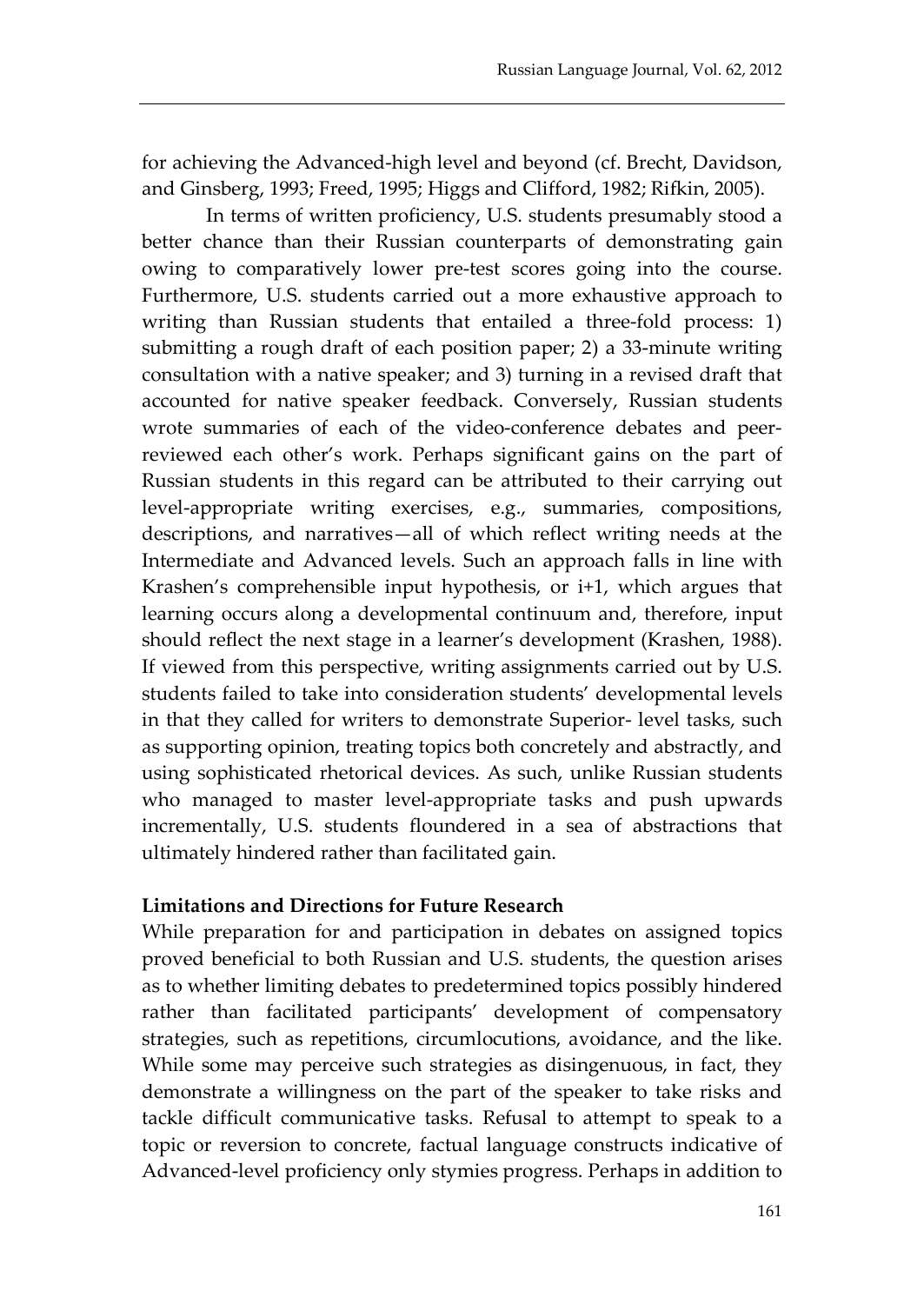debating assigned topics, instructors might consider designating certain days for students to carry out impromptu debates with ten minutes preparation time. For pedagogical purposes, exercises addressing compensatory strategies ideally would precede each impromptu debate followed by a post-debate discussion of their utilization. Implementation of such an approach could impact participants' ability to respond to unfamiliar topics posed during the OPI and enable them to engage the interviewer head on rather than revert or refuse altogether.

In addition, questions of motivation arise when assessing participants' performance on both the OPI and WPT. Aside from whether Russian or English may or may not factor into an individual participant's future career plans, the more immediate issue of one's course grade offers a prime source of motivation. Participants in this research understood that sheer completion of the pre- and post-OPI and WPT would constitute a pass/fail grade rather than an actual raw score contributing to their overall grade for the course. As such, one could argue that participants felt less motivated to excel on either test than they might have, had their grade depended on it.

Research addressing these and related matters within the context of foreign language instruction in the university classroom extends beyond the scope of the current research, but certainly warrants future examination within the profession and across disciplines.

#### **Acknowledgements**

The authors express their appreciation to Mel Smith of the Humanities Technology and Research Support Center at Brigham Young University (BYU) and to the staff at the Division of Technical Support of Events and Learning, headed up by Nikolay Gorchakov at National Research University Higher School of Economics (NRU HSE) for facilitating biweekly video-conference debates. In addition, the authors wish to thank Ray Clifford (BYU) of the Center for Language Studies for making available funding for assessment purposes and to Vice Rector Maria Yudkevich (NRU HSE) for fostering this project.

#### **References:**

Abrams, Z.I. (2003). The Effect of Synchronous and Asynchronous CMC on Oral Performance in German. *The Modern Language Journal*, *87*(2), 157-167.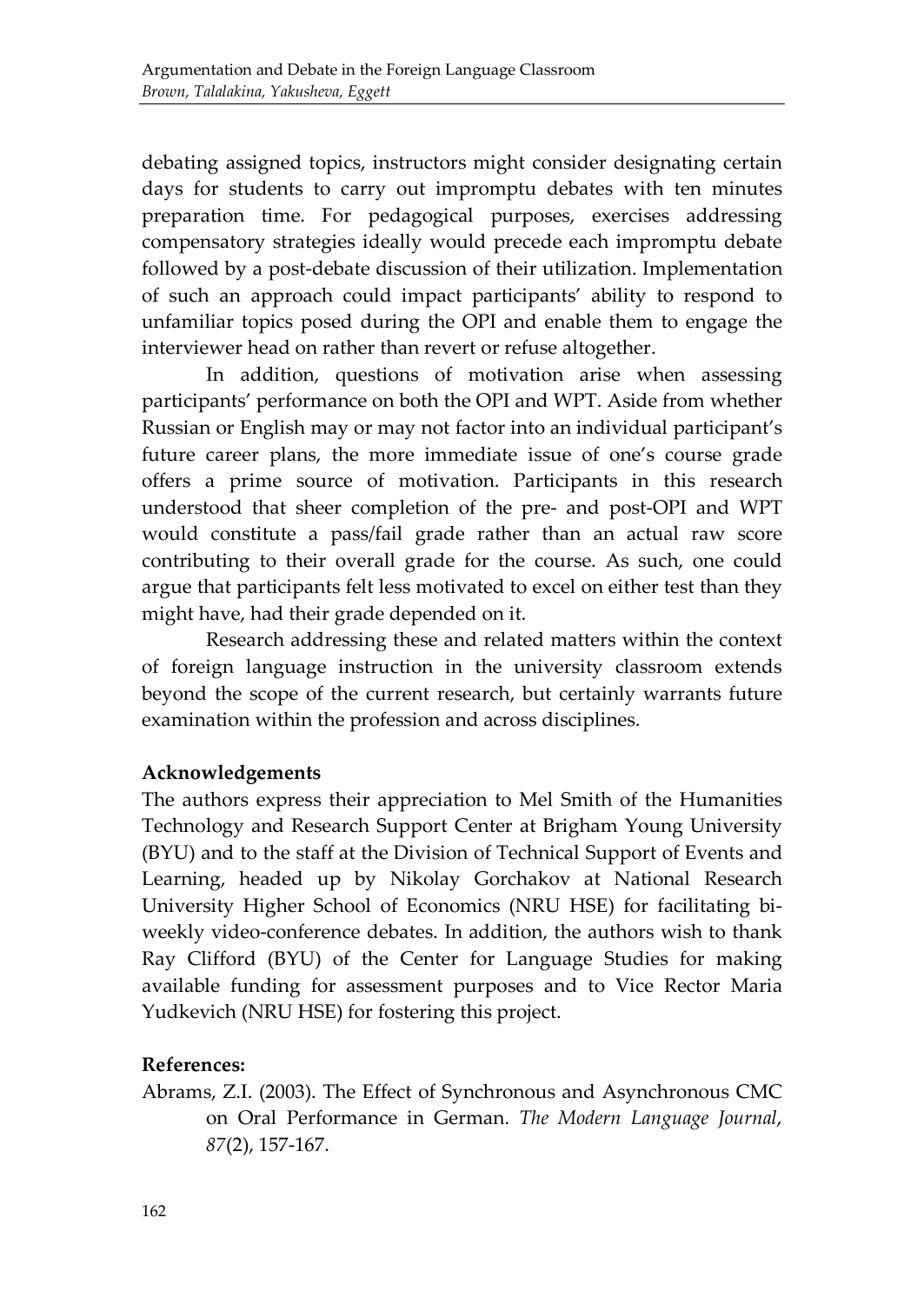- Allan, J. (2009) Are Language Teachers Suffering from Technology Overload? *Perspectives—TESOL Arabia, 16*(2), 23-26. *Education Research Complete*. EBSCO. Web. 7 Nov. 2010.
- Blake, R.J. (2008). *Brave New Digital Classroom: Technology and Foreign Language Learning*. Washington, DC: Georgetown University Press.
- Brecht, R.D., Davidson, D., & Ginsberg, R.B. (1993). *Predictors of Foreign Language Gain during Study Abroad*. Washington, D.C.: Occasional Papers of the National Foreign Language Center.
- Brown, N.A. (2009A). Argumentation and Debate in Foreign Language Instruction: A Case for the Traditional Classroom Facilitating Advanced Level Language Uptake. *Modern Language Journal 93*(4).
- Brown, N.A., Bown, J. & Eggett, D.L. (2009B). Making Rapid Gains in Second Language Writing: A Case Study of a Third-Year Russian Language Course. *Foreign Language Annals 42*(3), 424-453.
- Brown, N.A., Solovieva, R.V., & Eggett, D.L. (2011). Qualitative and Quantitative Measures of Second Language Writing: Potential Outcomes of Informal Target Language Learning Abroad. *Foreign Language Annals 44*(1), 105-121.
- Chapelle, C.A. (2003). *English Language Learning and Technology: Lectures on Applied Linguistics in the Age of Information and Communication Technology.* Philadelphia: John Benjamins Publishing Company.
- Chaudron, C. (1988). *Second language classrooms: Research on teaching and learning*. Cambridge: Cambridge University Press.
- Cohen, A.D. (1994). *Assessing Language Ability in the Classroom*. 2nd Ed. Boston: Heinle & Heinle Publishers.
- Connor, U. (1987). Argumentative Patterns in Student Essays: Cross-Cultural Differences. In U. Connor, & R. Kaplan (Eds.), *Writing Across Languages: Analysis of L2 Text* (pp. 57-71). Reading, MA: Addison-Wesley Publishing Company.
- Corbett, P.J., & Eberly, R.A. (2000). *The Elements of Reasoning*. 2nd Ed. Boston: Allyn and Bacon.
- Coyle, D., Hood, P., & Marsh, D. (2010). *CLIL: Content and Language Integrated Learning*. Cambridge: Cambridge University Press.
- Dietrich, M.S. (2005). Integrating Content into the Language Classroom. In R.M. Jourdenais, & P.A. Shaw (Eds.), *Content, Tasks and Projects in the Language Classroom: 2004 Conference Proceedings* (pp. 47-60). Monterey: Monterey Institute of International Studies.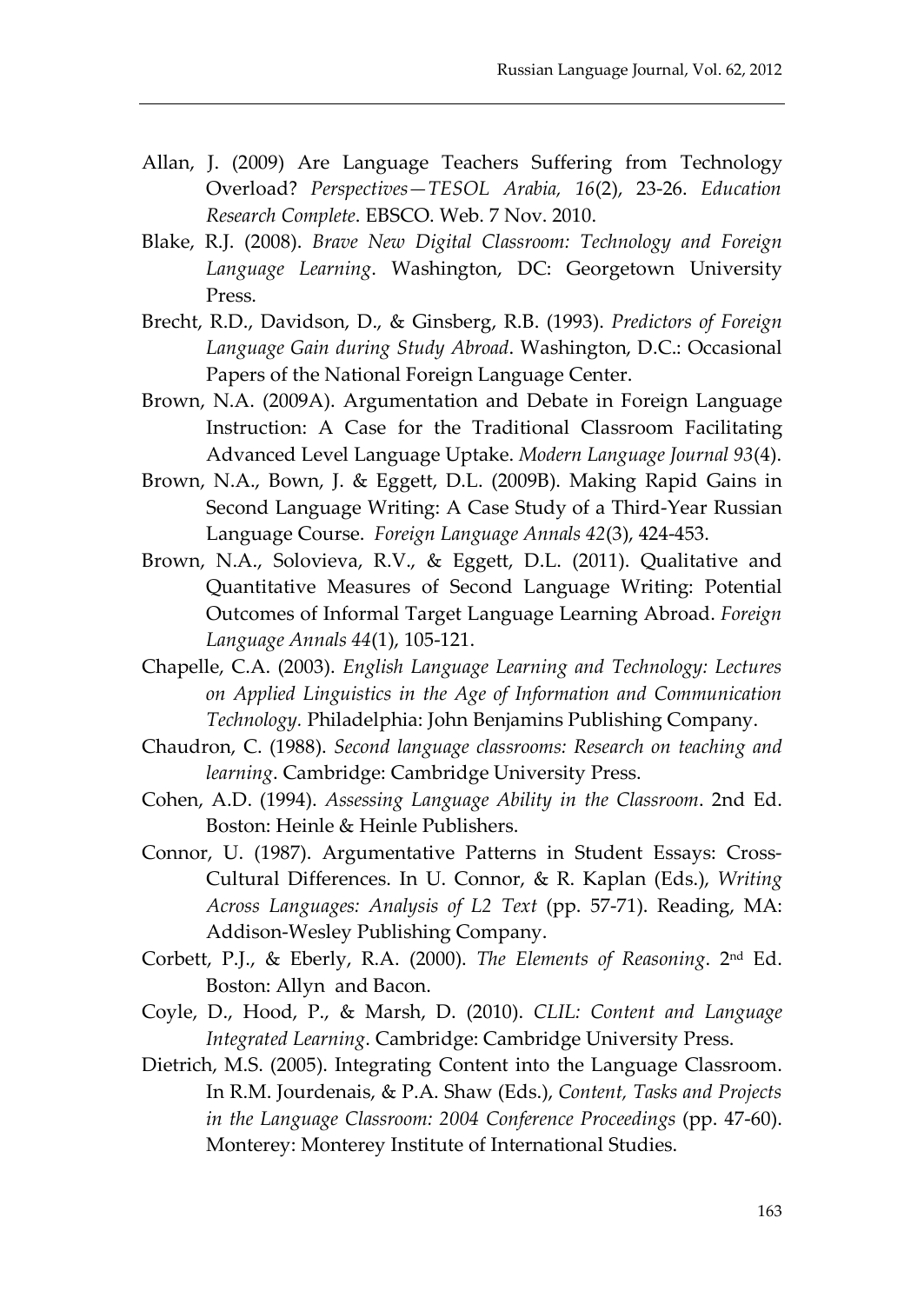- Egbert, J.L. & Petrie, G.M. (2005). *CALL Research Perspectives*. Mahwah, NJ: Lawrence Erlbaum.
- Engeström, Y. (2005). Non scolae sed vitae discimus: toward overcoming the encapsulation of school learning. In H. Daniels (Ed.), *An Introduction to Vygotsky*. 2nd Ed. (pp. 157-176). London: Routledge.
- Evans, M. (Ed.) (2009). *Education and Digital Technology: Foreign Language Learning with Digital Technology*. London: GBR: Continuum International Publishing, 2009.
- Fessenden, S. et al. (1973). *Speech for the Creative Teacher*. Dubuque: Wm. C. Brown Company Publishers.
- Freed, B.F. (1995). What Makes Us Think that Students Who Study Abroad Become Fluent? In B.F. Freed (Ed.), *Second Language Acquisition in a Study Abroad Context*. Vol. 9. (pp. 123-148). Amsterdam: John Benjamins Publishing Company.
- Hedegaard, M. (2005). The Zone of proximal development as basis for instruction. In H. Daniels (Ed.), *An Introduction to Vygotsky*. 2nd Ed. (pp. 227-251). London: Routledge.
- Higgs, T.V., & Clifford, R.T. (1982). The push toward communication. In T.V. Higgs (Ed.), *Curriculum competence and the foreign language teacher* (ACTFL Foreign Language Education Series, *13*, 57-59). Lincolnwood, IL: National Textbook.
- Jonassen, D.H., & Kwon, H.I. (2001). Communication Patterns in Computer Mediated versus Face-to-Face Group Problem Solving. *Educational Technology Research and Development*, *49*(1), 35-51.
- Jourdenais, R.M., & Shaw, P.A. (2005). Dimensions of Content-Based Instruction in Second Language Education. In R.M. Jourdenais, & P.A. Shaw (Eds.), *Content, Tasks and Projects in the Language Classroom: 2004 Conference Proceedings* (pp. 1-12). Monterey: Monterey Institute of International Studies.
- Kaplan, R.B. (1987). Cultural Thought Patterns Revisited. In U. Connor, & R.B. Kaplan (Eds.), *Writing Across Languages: Analysis of L2 Text* (pp. 9-21). Reading, MA: Addison-Wesley Publishing Company.
- Kern, R. (2006). Perspectives on Technology in Learning and Teaching Languages. *TESOL Quarterly*, *40*(1), 183-210.
- Krashen, S.D. (1988). *Second Language Acquisition and Second Language Learning*. New York: Prentice-Hall International.
- Long, M.H. (2007). *Problems in SLA*. Mahwah, NJ: Lawrence Erlbaum Associates, Publishers.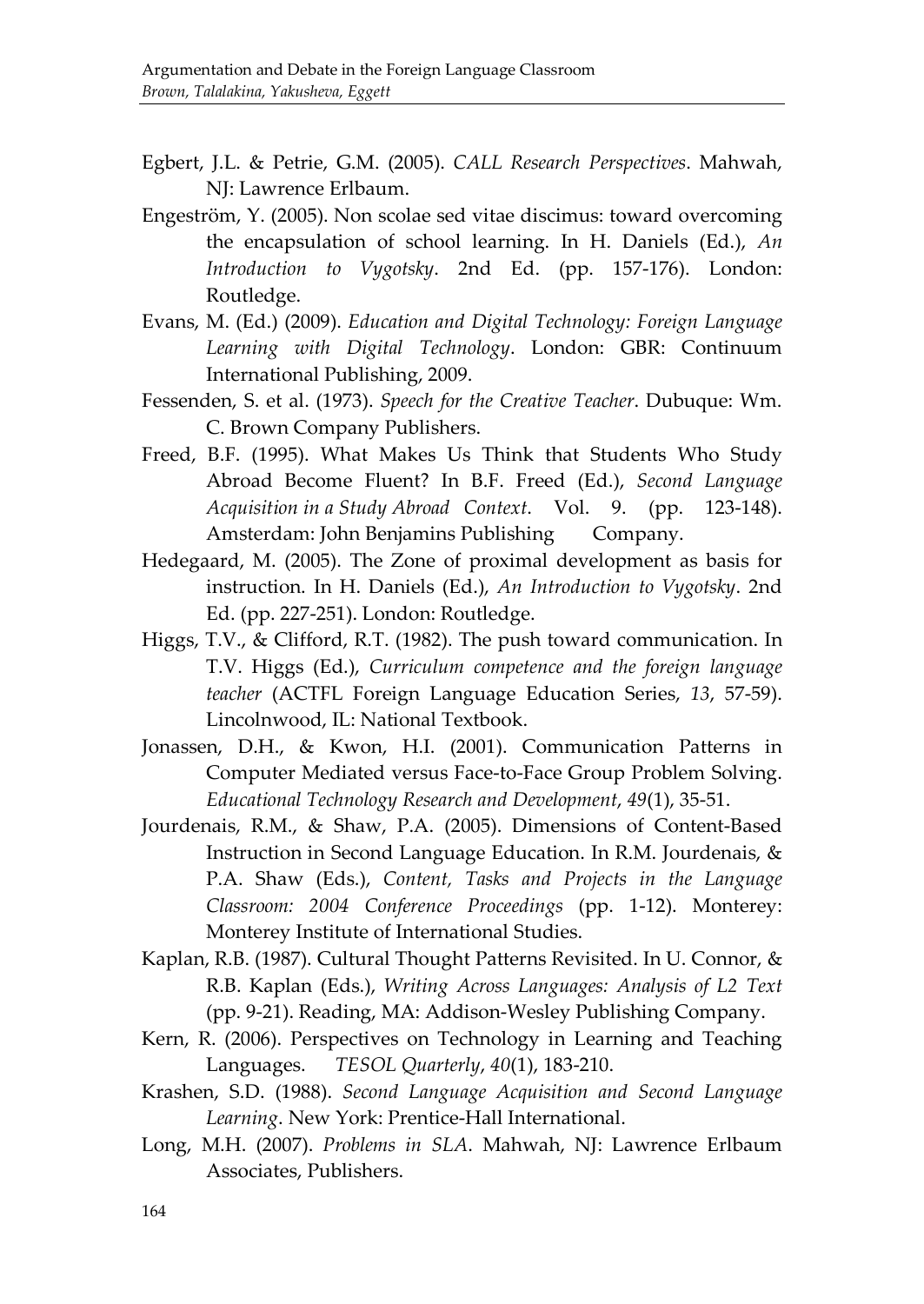- Massie, J. (2005). Consideration of Context in the CBI Course Development Process. In R.M. Jourdenais, & P.A. Shaw (Eds.), *Content, Tasks and Projects in the Language Classroom: 2004 Conference Proceedings* (pp. 79-91). Monterey: Monterey Institute of International Studies.
- MLA Ad Hoc Committee on Foreign Languages. (2007). *Foreign Language and Higher Education: New Structures for a Changed World*. The Modern Language Association of America.
- Redding, W.C. (1954). Composition of the Debate Speech. In D. Potter (Ed.), *Argumentation and Debate: Principles and Practices* (pp. 193- 213). New York: The Dryden Press.
- Resnick, L.B. (1987). Learning in school and out. *Educational Researcher*, *18*(4), 5-7.
- Rifkin, B. (2005). A Ceiling Effect in Traditional Classroom Foreign Language Instruction: Data from Russian. *The Modern Language Journal*, *89*, 3-18.
- Riley, N.S. (September 7, 2010). What Texas A&M's Faculty Ratings Get Right—and Wrong. *The Chronicle of Higher Education*.
- Salaberry, M.R. (2000). Pedagogical Design of Computer Mediated Communication Tasks: Learning Objectives and Technological Capabilities. *The Modern Language Journal*, *84*(1), 28-37.
- Satar, H.M., & Özdener, N. (2008). The Effects of Synchronous CMC on Speaking Proficiency and Anxiety: Text versus Voice Chat. *The Modern Language Journal*, *92*(4), 595-613.
- Shaw, P.A. (1997). With One Stone: Models of Instruction and Their Curricular Implications in an Advanced Content-Based Foreign Language Program. In S.B. Stryker, & B.L. Leaver (Eds.), *Content-Based Instruction in Foreign Language Education: Models and Methods* (pp. 261-282). Washington, D.C.: Georgetown University Press.
- Smith, B. (2005). The Relationship Between Negotiated Interaction, Learner Uptake, and Lexical Acquisition in Task-Based Computer-Mediated Communication. *TESOL Quarterly*, *39*(1), 33- 58.
- Stryker, S.B, & Leaver, B.L. (1997). Content-Based Instruction: From Theory to Practice. In S.B. Stryker, & B.L. Leaver (Eds.), *Content-Based Instruction in Foreign Language Education: Models and Methods* (pp. 3-28). Washington, D.C.: Georgetown University Press.